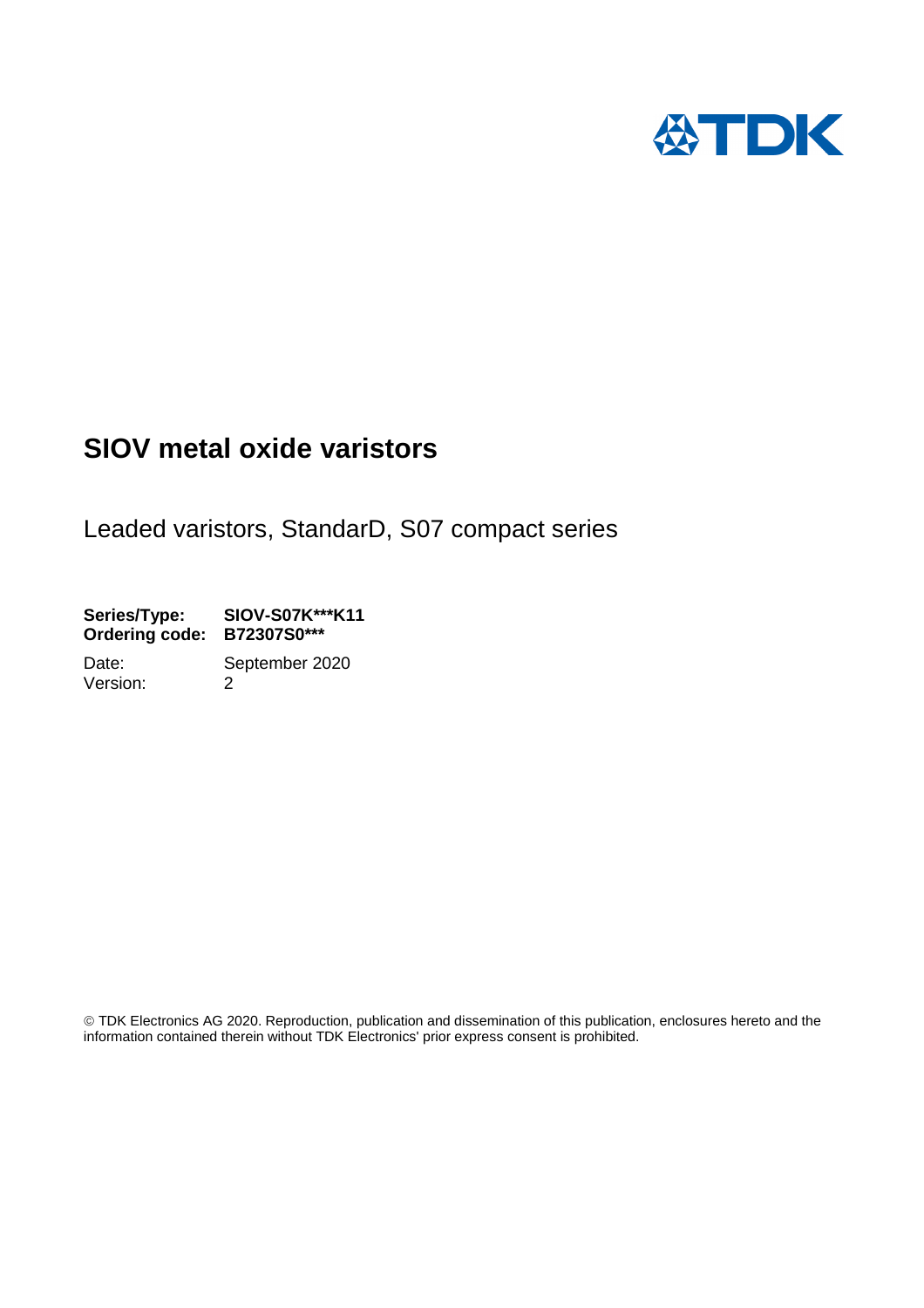

### Leaded varistors, StandarD, S07 compact series SIOV-S07K\*\*\*K11

### **Construction**

- Round varistor element, leaded
- Coating: epoxy resin, flame-retardant to UL 94 V-0
- $\blacksquare$  Terminals: tinned wire

### **Features**

- $\blacksquare$  High performance with smaller disk diameter
- $\blacksquare$  Wide operating voltage range 115 ... 460 V<sub>RMS</sub>
- High surge current ratings up to 1200 A
- No derating up to 105℃ ambient temperature
- **PSpice models**

### **Approvals**

- **UL**
- CSA
- **N** VDE
- **IEC**

### **Delivery mode**

- Bulk (standard), taped versions on reel or in Ammo pack upon request
- For further details refer to chapter "Taping, packaging and lead configuration" for leaded varistors.

### **General technical data**

| Climatic category     | to IEC 60068-1 | 40/105/56  |                   |
|-----------------------|----------------|------------|-------------------|
| Operating temperature | to IEC 61051   | $-40+105$  | °C                |
| Storage temperature   |                | $-40+125$  | °C                |
| Electric strength     | to IEC 61051   | $\geq 2.5$ | kV <sub>RMS</sub> |
| Insulation resistance | to IEC 61051   | $\geq 100$ | $M\Omega$         |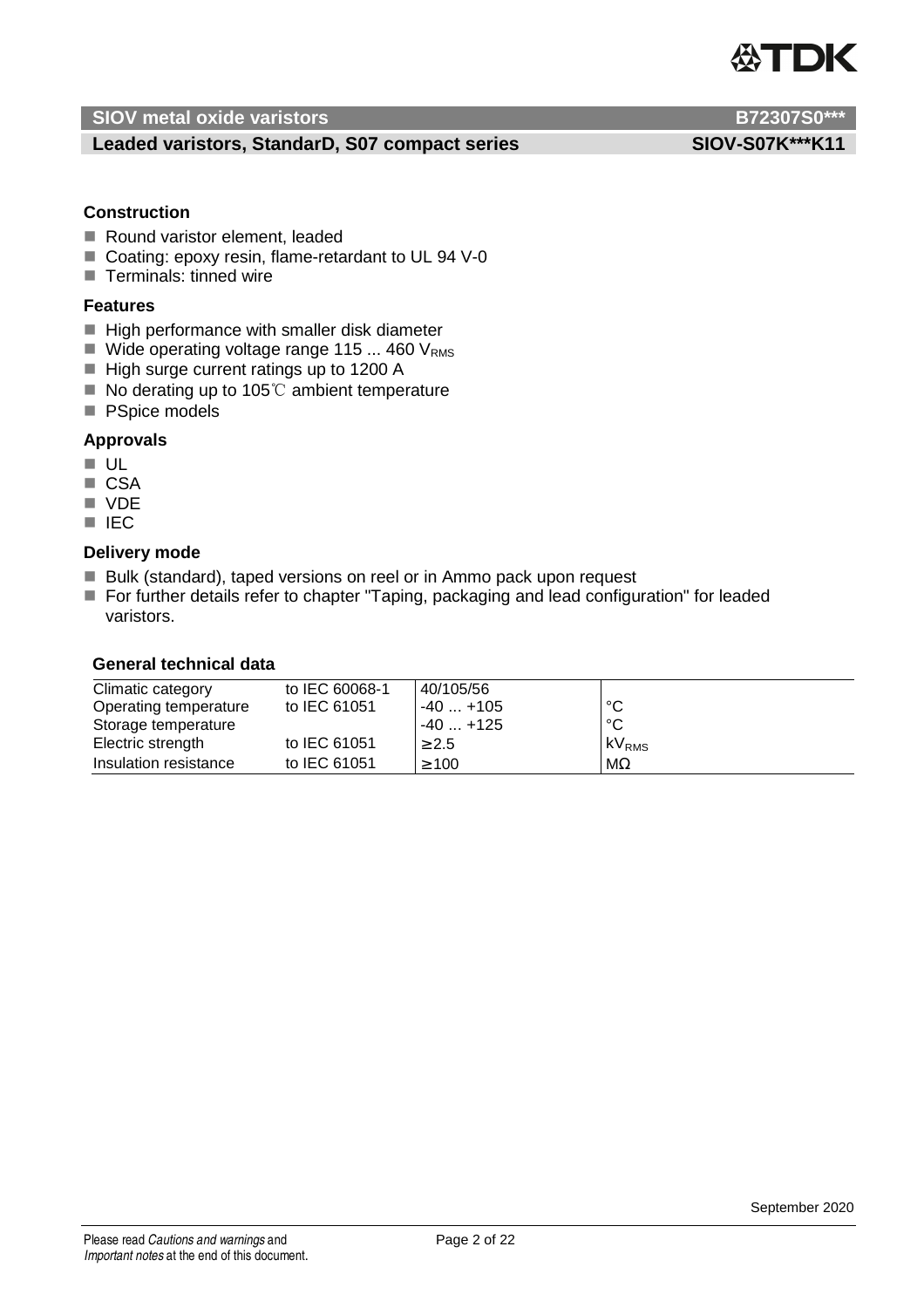# **公TDK**

### **SIOV metal oxide varistors B72307S0\*\*\***

## Leaded varistors, StandarD, S07 compact series SIOV-S07K\*\*\*K11

### **Electrical specifications and ordering codes**

Maximum ratings  $(T_A = 105 °C)$ 

| Ordering code   | <b>Type</b> | V <sub>RMS</sub> | $V_{DC}$ | Imax             | $\mathsf{I}_n$ <sup>1)</sup> | <b>W</b> <sub>max</sub> | $P_{max}$ |
|-----------------|-------------|------------------|----------|------------------|------------------------------|-------------------------|-----------|
|                 | (untaped)   |                  |          | $(8/20 \,\mu s)$ | $(8/20 \,\mu s)$             | $(2 \text{ ms})$        |           |
|                 | SIOV-       |                  |          | 1 time           | 15 times                     | 1 time                  |           |
|                 |             | [V]              | [V]      | [A]*             | [A]*                         | [J]                     | [W]       |
| B72307S0111K101 | S07K115K11  | 115              | 150      | 1200             | 500                          | 8.4                     | 0.25      |
| B72307S0131K101 | S07K130K11  | 130              | 170      | 1200             | 500                          | 9.5                     | 0.25      |
| B72307S0141K101 | S07K140K11  | 140              | 180      | 1200             | 500                          | 10.0                    | 0.25      |
| B72307S0151K101 | S07K150K11  | 150              | 200      | 1200             | 500                          | 11.0                    | 0.25      |
| B72307S0171K101 | S07K175K11  | 175              | 225      | 1200             | 500                          | 13.0                    | 0.25      |
| B72307S0211K101 | S07K210K11  | 210              | 270      | 1200             | 500                          | 15.0                    | 0.25      |
| B72307S0231K101 | S07K230K11  | 230              | 300      | 1200             | 500                          | 17.0                    | 0.25      |
| B72307S0251K101 | S07K250K11  | 250              | 320      | 1200             | 500                          | 19.0                    | 0.25      |
| B72307S0271K101 | S07K275K11  | 275              | 350      | 1200             | 500                          | 21.0                    | 0.25      |
| B72307S0301K101 | S07K300K11  | 300              | 385      | 1200             | 500                          | 23.0                    | 0.25      |
| B72307S0321K101 | S07K320K11  | 320              | 420      | 1200             | 500                          | 25.0                    | 0.25      |
| B72307S0351K101 | S07K350K11  | 350              | 460      | 1200             | 500                          | 27.0                    | 0.25      |
| B72307S0381K101 | S07K385K11  | 385              | 505      | 1200             | 500                          | 28.0                    | 0.25      |
| B72307S0421K101 | S07K420K11  | 420              | 560      | 1200             | 500                          | 32.0                    | 0.25      |
| B72307S0441K101 | S07K440K11  | 440              | 585      | 1200             | 500                          | 34.0                    | 0.25      |
| B72307S0461K101 | S07K460K11  | 460              | 615      | 1200             | 500                          | 36.0                    | 0.25      |

<sup>1)</sup> Note: Nominal discharge current is the specification defined in UL1449 4<sup>th</sup> edition and tested with 8/20 μs current waveform

# **Characteristics (TA=25 °C):**

| Ordering code   | <b>Type</b> | $V_{v}$          | $\Delta V_v$     |      | Max clamping | C <sub>typ</sub> |
|-----------------|-------------|------------------|------------------|------|--------------|------------------|
|                 | (untaped)   | $(1 \text{ mA})$ | $(1 \text{ mA})$ |      | voltage      | $(1$ kHz)        |
|                 | SIOV-       |                  |                  | Vc   | 1c           |                  |
|                 |             | [V]              | [%]              | [V]  | [A]          | [pF]             |
| B72307S0111K101 | S07K115K11  | 180              | ±10              | 300  | 10           | 280              |
| B72307S0131K101 | S07K130K11  | 205              | ±10              | 340  | 10           | 245              |
| B72307S0141K101 | S07K140K11  | 220              | ±10              | 360  | 10           | 230              |
| B72307S0151K101 | S07K150K11  | 240              | ±10              | 395  | 10           | 210              |
| B72307S0171K101 | S07K175K11  | 270              | ±10              | 455  | 10           | 190              |
| B72307S0211K101 | S07K210K11  | 330              | ±10              | 550  | 10           | 140              |
| B72307S0231K101 | S07K230K11  | 360              | ±10              | 595  | 10           | 130              |
| B72307S0251K101 | S07K250K11  | 390              | ±10              | 650  | 10           | 120              |
| B72307S0271K101 | S07K275K11  | 430              | ±10              | 710  | 10           | 110              |
| B72307S0301K101 | S07K300K11  | 470              | ±10              | 775  | 10           | 100              |
| B72307S0321K101 | S07K320K11  | 510              | ±10              | 840  | 10           | 90               |
| B72307S0351K101 | S07K350K11  | 560              | ±10              | 910  | 10           | 80               |
| B72307S0381K101 | S07K385K11  | 620              | ±10              | 1025 | 10           | 85               |
| B72307S0421K101 | S07K420K11  | 680              | ±10              | 1120 | 10           | 75               |
| B72307S0441K101 | S07K440K11  | 715              | ±10              | 1180 | 10           | 72               |
| B72307S0461K101 | S07K460K11  | 750              | ±10              | 1240 | 10           | 70               |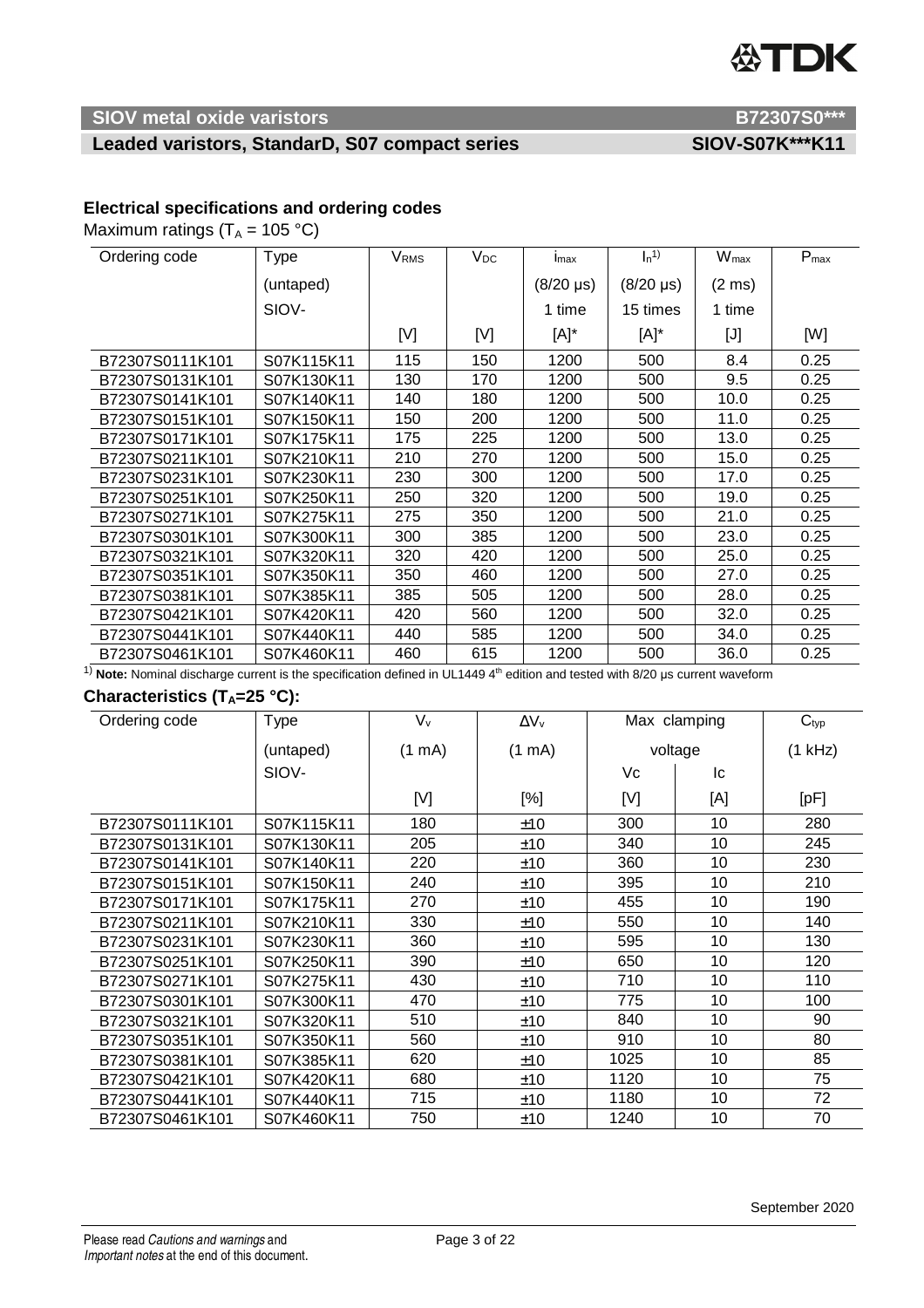# **ATDK**

# **SIOV metal oxide varistors B72307S0\*\*\***

# Leaded varistors, StandarD, S07 compact series SIOV-S07K\*\*\*K11



### **Weight**

| Nominal<br>diameter | Vrms   | Weight |
|---------------------|--------|--------|
| mm                  |        |        |
|                     | 115460 | 0.71.1 |

The weight of varistors in between these voltage classes can be interpolated.

1) Seating plane to IEC 60717

### **Dimensions**

| Ordering code <sup>2)</sup> | $[e] \pm 1$ | Wmax | $h_{\text{max}}$ | th <sub>max</sub> | $a_{\text{typ}}$ | Imin | $\varnothing$ d±0.05 |
|-----------------------------|-------------|------|------------------|-------------------|------------------|------|----------------------|
|                             | mm          | mm   | mm               | mm                | mm               | mm   | mm                   |
| B72307S0111K101             | 5.0         | 8.5  | 10.5             | 3.6               | 1.5              | 25.0 | 0.6                  |
| B72307S0131K101             | 5.0         | 8.5  | 10.5             | 3.6               | 1.6              | 25.0 | 0.6                  |
| B72307S0141K101             | 5.0         | 8.5  | 10.5             | 3.7               | 1.7              | 25.0 | 0.6                  |
| B72307S0151K101             | 5.0         | 8.5  | 10.5             | 3.8               | 1.8              | 25.0 | 0.6                  |
| B72307S0171K101             | 5.0         | 8.5  | 10.5             | 4.0               | 2.0              | 25.0 | 0.6                  |
| B72307S0231K101             | 5.0         | 8.5  | 10.5             | 4.0               | 1.5              | 25.0 | 0.6                  |
| B72307S0231K101             | 5.0         | 8.5  | 10.5             | 4.0               | 1.5              | 25.0 | 0.6                  |
| B72307S0251K101             | 5.0         | 8.5  | 10.5             | 4.2               | 1.5              | 25.0 | 0.6                  |
| B72307S0271K101             | 5.0         | 8.5  | 10.5             | 4.4               | 1.6              | 25.0 | 0.6                  |
| B72307S0301K101             | 5.0         | 8.5  | 10.5             | 4.5               | 1.7              | 25.0 | 0.6                  |
| B72307S0321K101             | 5.0         | 8.5  | 10.5             | 4.8               | 1.9              | 25.0 | 0.6                  |
| B72307S0351K101             | 5.0         | 8.5  | 10.5             | 4.9               | 2.0              | 25.0 | 0.6                  |
| B72307S0381K101             | 5.0         | 8.5  | 10.5             | 5.2               | 2.1              | 25.0 | 0.6                  |
| B72307S0421K101             | 5.0         | 8.5  | 10.5             | 5.4               | 2.4              | 25.0 | 0.6                  |
| B72307S0441K101             | 5.0         | 8.5  | 10.5             | 5.5               | 2.4              | 25.0 | 0.6                  |
| B72307S0461K101             | 5.0         | 8.5  | 10.5             | 5.7               | 2.6              | 25.0 | 0.6                  |

2) \*May be suffix -V87: CCS wire for leads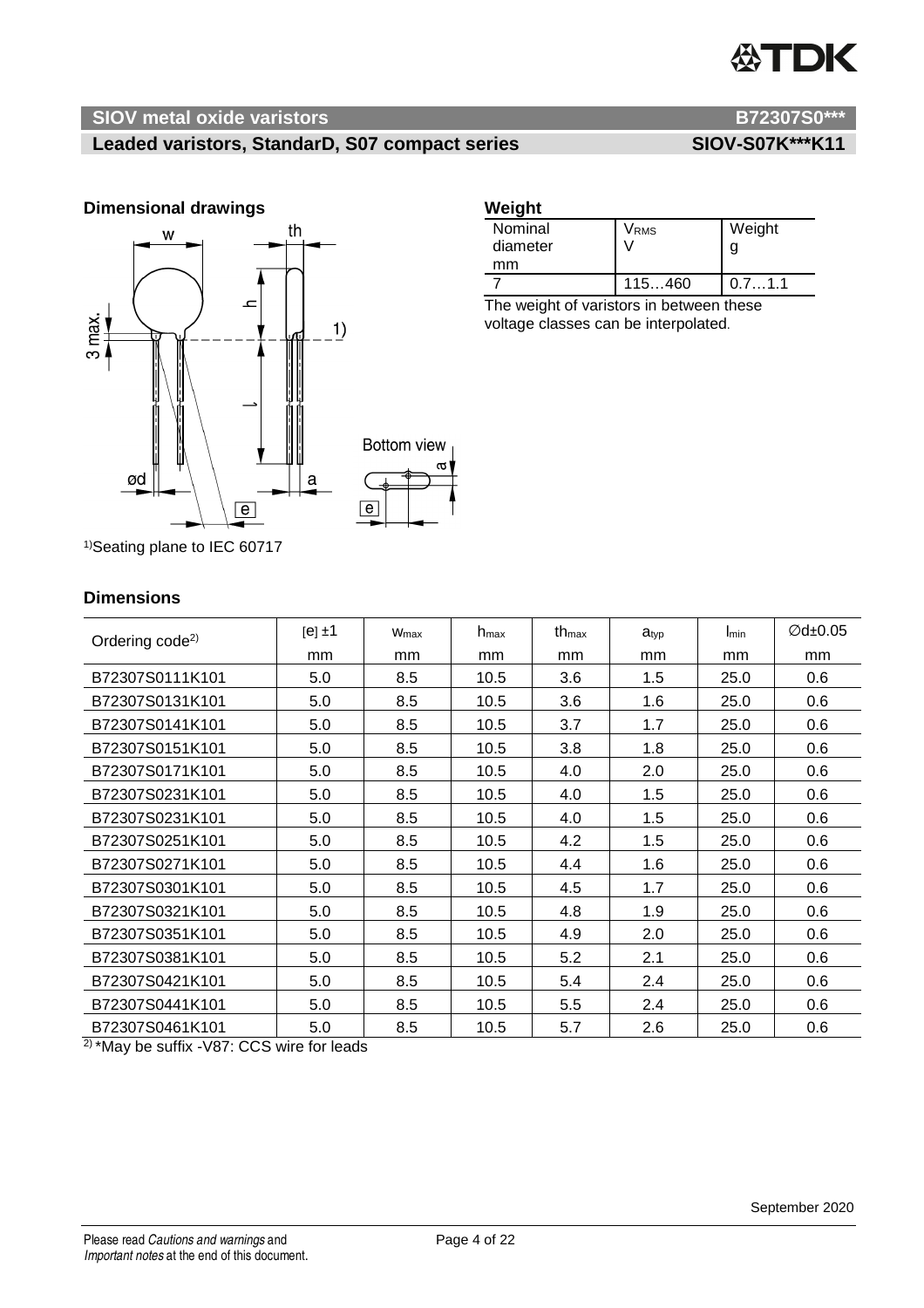# **公TDK**

# **SIOV** metal oxide varistors **B72307S0\*\*\***

# Leaded varistors, StandarD, S07 compact series SIOV-S07K\*\*\*K11

## **Reliability data**

| Test                                       | Test methods/conditions                                                                                                                                                                                                                                                                                                                                                                    | Requirement                                                                                          |
|--------------------------------------------|--------------------------------------------------------------------------------------------------------------------------------------------------------------------------------------------------------------------------------------------------------------------------------------------------------------------------------------------------------------------------------------------|------------------------------------------------------------------------------------------------------|
| Varistor voltage                           | The voltage between two terminals with the<br>specified measuring current applied is called<br>$V_V$ (1 mA <sub>DC</sub> @ 0.2  2 s).                                                                                                                                                                                                                                                      | To meet the specified value                                                                          |
| Clamping voltage                           | The maximum voltage between two<br>terminals with the specified standard<br>impulse current (8/20 µs) applied.                                                                                                                                                                                                                                                                             | To meet the specified value                                                                          |
| Endurance at upper<br>category temperature | 1000 h at UCT<br>After having continuously applied the<br>maximum allowable AC voltage at UCT ±2 °C<br>for 1000 h, the specimen shall bestored at<br>room temperature and normal humidity for 1 to<br>2 h.<br>Thereafter, the change of $V_V$ shall be<br>measured.                                                                                                                        | $ \Delta$ V/V (1 mA)  $\leq$ 10%                                                                     |
| Surge current derating,<br>$8/20$ µs       | 10 surge currents (8/20 µs), unipolar, interval<br>30 s, amplitude corresponding to derating<br>curve for 10 impulses at 20 µs                                                                                                                                                                                                                                                             | $ \Delta$ V/V (1 mA)  $\leq$ 10%<br>(measured in direction of surge<br>current)<br>No visible damage |
| Surge current derating,<br>2 ms            | 10 surge currents (2 ms), unipolar, interval<br>120 s, amplitude corresponding to derating<br>curve for 10 impulses at 2 ms                                                                                                                                                                                                                                                                | $ \Delta$ V/V (1 mA)  $\leq$ 10%<br>(measured in direction of surge<br>current)<br>No visible damage |
| Electric strength                          | IEC 61051-1, test 4.9.2<br>Metal balls method, 2500 VRMS, 60 s<br>The varistor is placed in a container holding<br>1.6 ±0.2 mm diameter metal balls such that<br>only the terminations of the varistor are<br>protruding.<br>The specified voltage shall be applied between<br>both terminals of the specimen connected<br>together and the electrode inserted between<br>the metal balls. | No breakdown                                                                                         |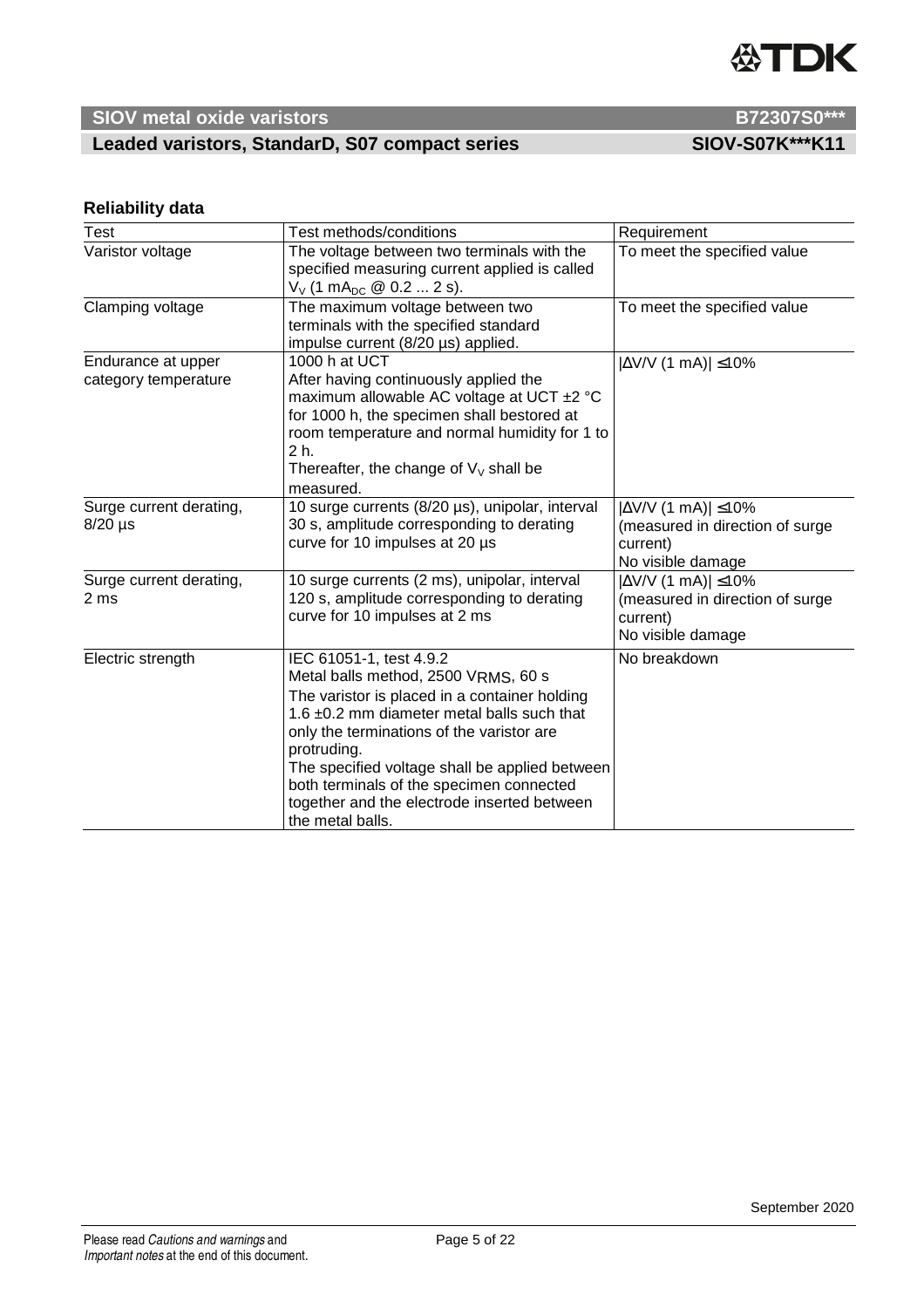# **公TDK**

# **SIOV** metal oxide varistors **B72307S0\*\*\***

## Leaded varistors, StandarD, S07 compact series SIOV-S07K\*\*\*K11

| Test                                                      | Test methods/conditions                                                                                                                                                                                                                                                                                                                                                                                                                                                                                                                                                                   | Requirement                                                                                                              |
|-----------------------------------------------------------|-------------------------------------------------------------------------------------------------------------------------------------------------------------------------------------------------------------------------------------------------------------------------------------------------------------------------------------------------------------------------------------------------------------------------------------------------------------------------------------------------------------------------------------------------------------------------------------------|--------------------------------------------------------------------------------------------------------------------------|
| Climatic sequence                                         | The specimen shall be subjected to:<br>a) dry heat at UCT, 16 h, IEC 60068-2-2,<br>test Ba<br>b) damp heat, 1 <sup>st</sup> cycle:<br>55 °C, 93% r. H., 24 h, IEC<br>60068-2-30, test Db<br>c) cold, LCT, 2 h, IEC 60068-2-1,<br>test Aa<br>d) damp heat, additional 5 cycles:<br>55 °C/25 °C, 93% r. H., 24 h/cycle, IEC<br>60068-2-30, test Db.<br>Then the specimen shall be stored at room<br>temperature and normal humidity for 1 to 2 h.<br>Thereafter, the change of $V_v$ shall be<br>measured. Thereafter, insulation resistance<br>$R_{ins}$ shall be measured at $V = 500$ V. | $ \Delta$ V/V (1 mA)  $\leq$ 10%<br>$R_{ins} \ge 100$ M $\Omega$                                                         |
| Rapid change of<br>temperature<br>Damp heat, steady state | IEC 60068-2-14, test Na, LCT/UCT,<br>dwell time 30 min, 5 cycles<br>IEC 60068-2-78, test Ca<br>The specimen shall be subjected to 40 $\pm$ 2 °C,<br>90 to 95% r. H. for 56 days without load / with<br>10% of the maximum continuous DC<br>operating voltage VDC. Then stored at room<br>temperature and normal humidity for 1 to 2 h.<br>Thereafter, the change of $V_V$ shall be<br>measured.<br>Thereafter, insulation resistance $R_{ins}$ shall be<br>measured at $V = 500$ V (insulated varistors                                                                                   | $ \Delta V/V$ (1 mA)  $\leq$ 5%<br>No visible damage<br>$ \Delta$ V/V (1 mA) $ \leq$ 10%<br>$R_{ins} \ge 100$ M $\Omega$ |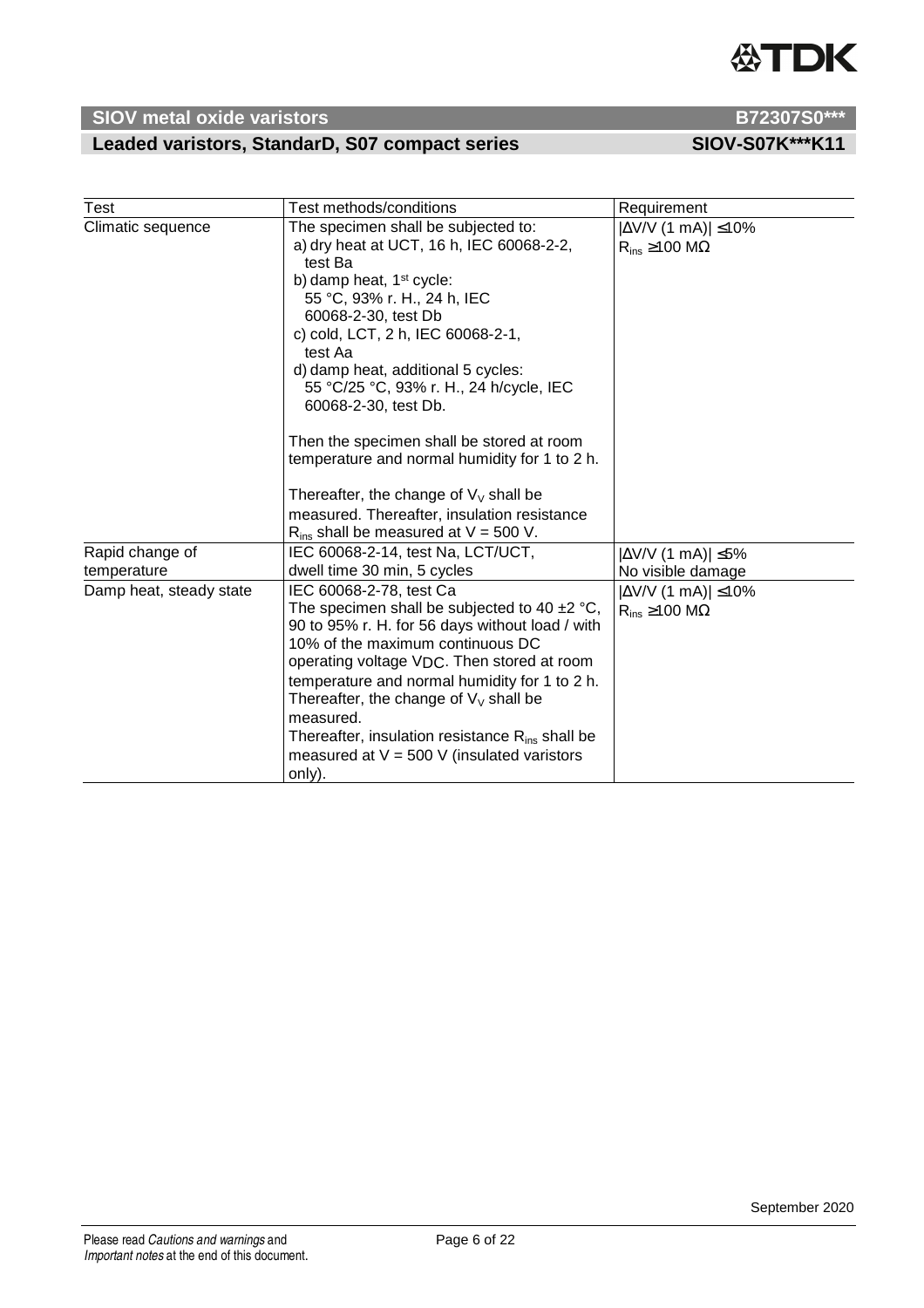## Leaded varistors, StandarD, S07 compact series SIOV-S07K\*\*\*K11

| Test                            | Test methods/conditions                                                                                                                                                                                                                                                                                                                                                                                             | Requirement                                                                                                                                                                                                                                                                                                                                                                                                                                                            |
|---------------------------------|---------------------------------------------------------------------------------------------------------------------------------------------------------------------------------------------------------------------------------------------------------------------------------------------------------------------------------------------------------------------------------------------------------------------|------------------------------------------------------------------------------------------------------------------------------------------------------------------------------------------------------------------------------------------------------------------------------------------------------------------------------------------------------------------------------------------------------------------------------------------------------------------------|
| Solderability                   | IEC 60068-2-20, test Ta, method 1 with<br>modified conditions for lead-free solder alloys:<br>245 °C, 3 s:<br>After dipping the terminals to a depth of<br>approximately 3 mm from the body in a<br>soldering bath of 245 °C for 3 s, the terminals<br>shall be visually examined.                                                                                                                                  | The inspection shall be carried<br>out under adequate light with<br>normal eyesight or with the<br>assistance of a magnifier<br>capable of giving a<br>magnification of 4 to 10 times.<br>The dipped surface shall be<br>covered with a smooth and<br>bright solder coating with no<br>more than small amounts of<br>scattered imperfections such as<br>pinholes or un-wetted or de-<br>wetted areas. These<br>imperfections shall not be<br>concentrated in one area. |
| Resistance to soldering<br>heat | IEC 60068-2-20, test Tb, method 1A, 260 °C,<br>$10 s$ :<br>Each lead shall be dipped into a solder bath<br>having a temperature of 260 $\pm$ 5 °C to a point<br>2.0 to 2.5 mm from the body of the specimen,<br>be held there for 10 $\pm$ 1 s and then be stored at<br>room temperature and normal humidity for 1 to<br>2 h.<br>The change of VV shall be measured and<br>the specimen shall be visually examined. | $ \Delta$ V/V (1 mA)  $\leq$ 5% No<br>visible damage                                                                                                                                                                                                                                                                                                                                                                                                                   |
| Tensile strength                | IEC 60068-2-21, test Ua1<br>After gradually applying the force specified<br>below and keeping the unit fixed for 10 s,<br>the terminal shall be visually examined for<br>any damage.<br>Force for wire diameter:<br>$0.6$ mm = 10 N<br>$0.8$ mm = 10 N<br>$1.0$ mm = 20 N                                                                                                                                           | $ \Delta$ V/V (1 mA)  $\leq$ 5%<br>No break of solder joint, no<br>wire break                                                                                                                                                                                                                                                                                                                                                                                          |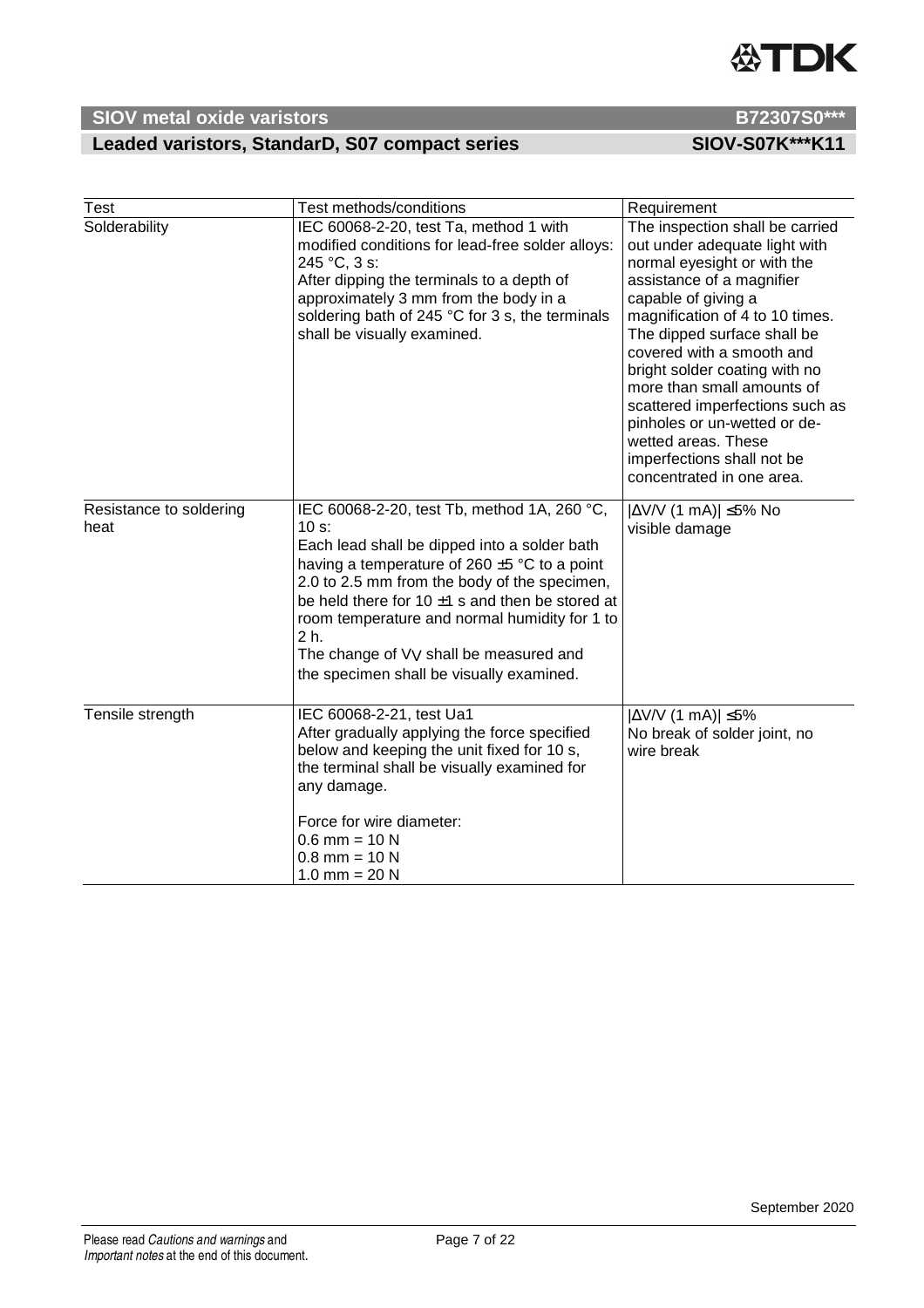

# Leaded varistors, StandarD, S07 compact series SIOV-S07K\*\*\*K11

| Test        | Test methods/conditions                                                                                                                                                                                                                                                           | Requirement                                          |
|-------------|-----------------------------------------------------------------------------------------------------------------------------------------------------------------------------------------------------------------------------------------------------------------------------------|------------------------------------------------------|
| Vibration   | IEC 60068-2-6, test Fc, method B4<br>Frequency range: 10  55 Hz                                                                                                                                                                                                                   | $ \Delta V/V$ (1 mA)  $\leq$ 5%<br>No visible damage |
|             | Amplitude: 0.75 mm or 98 m/s <sup>2</sup><br>Duration: $6 h (3 \cdot 2 h)$<br>Pulse: sine wave<br>After repeatedly applying a single harmonic<br>vibration according to the table above.<br>The change of $V_V$ shall be measured and<br>the specimen shall be visually examined. |                                                      |
| <b>Bump</b> | IEC 60068-2-29, test Eb<br>Pulse duration: 6 ms<br>Max. acceleration: $400 \text{ m/s}^2$<br>Number of bumps: 4000<br>Pulse: <b>Example</b><br>half sine                                                                                                                          | $ \Delta V/V$ (1 mA)  $\leq$ 5%<br>No visible damage |
| Fire hazard | IEC 60695-11-5 (needle flame test)<br>Severity: vertical 10 s                                                                                                                                                                                                                     | $5 s$ max.                                           |

### **Note:**

UCT = Upper category temperature

LCT = Lower category temperature

Rins = Insulation resistance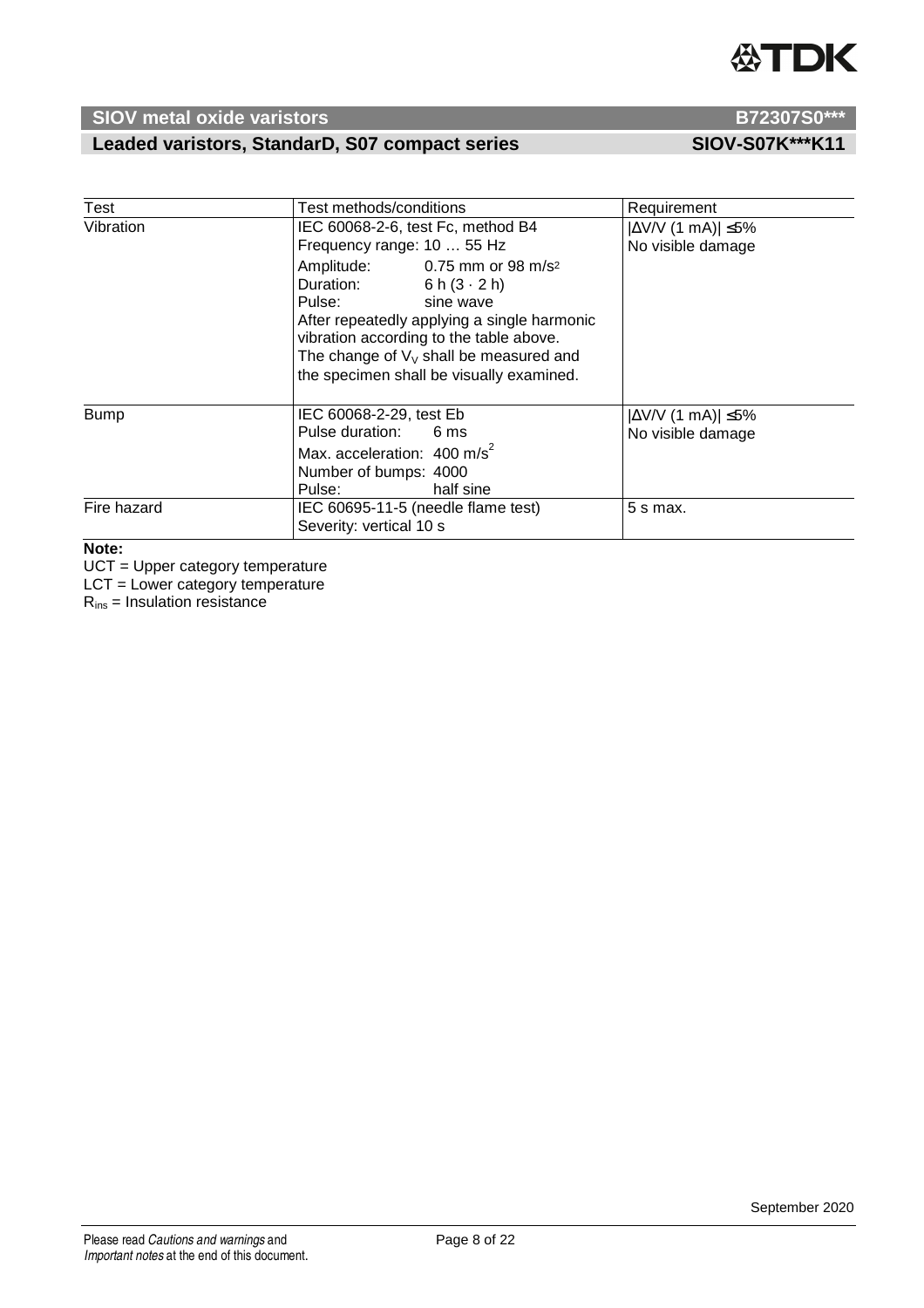

### Leaded varistors, StandarD, S07 compact series SIOV-S07K\*\*\*K11

### **v/i characteristics**

 $v = f(i)$  - for explanation of the characteristics refer to "General technical information", 1.6.3  $A =$  Leakage current,  $B =$  Protection level } for worst-case varistor tolerances

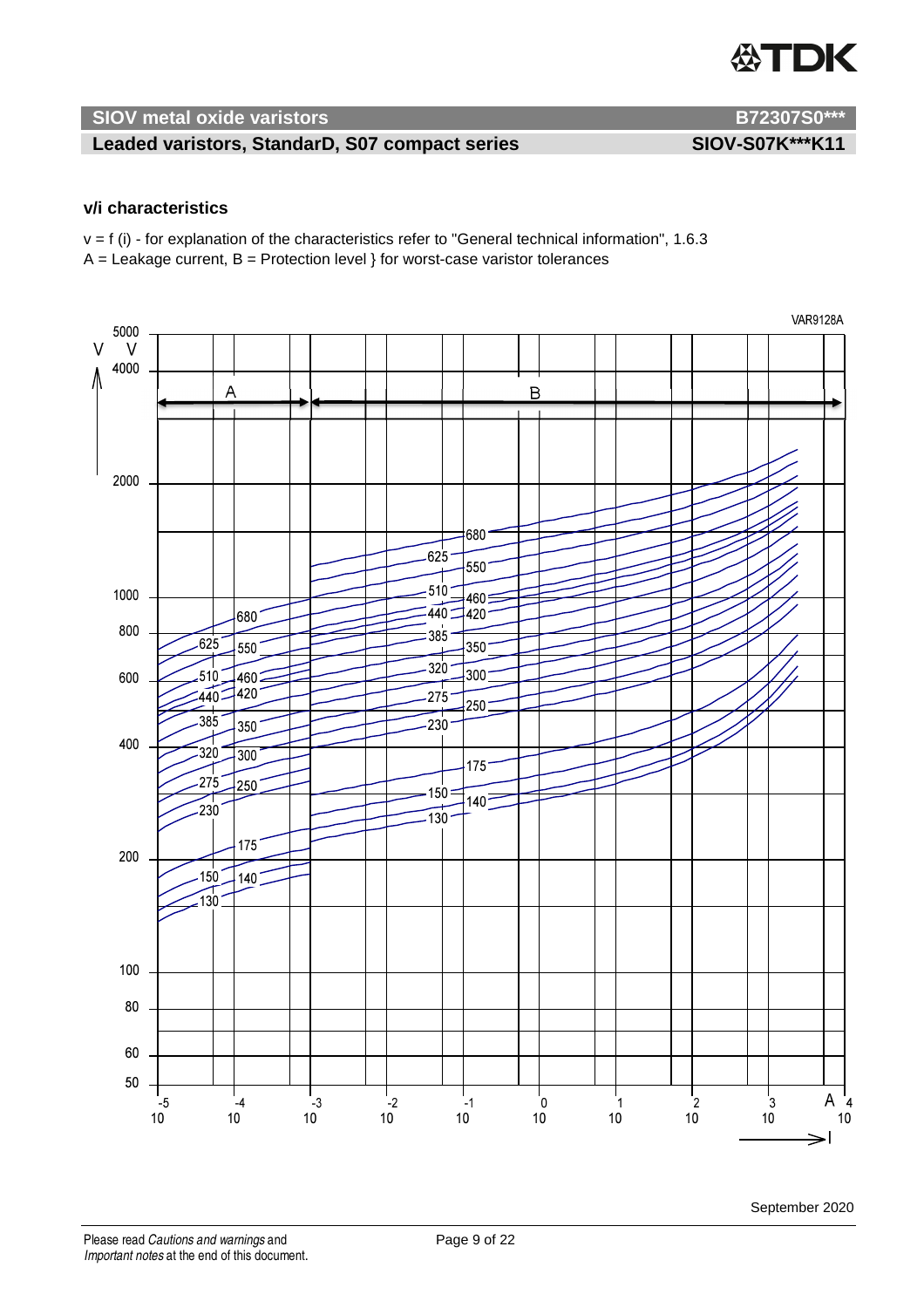

### Leaded varistors, StandarD, S07 compact series SIOV-S07K\*\*\*K11

### **Derating curves**

Maximum surge current  $i_{max} = f(t_r)$ , pulse train) For explanation of the derating curves refer to "General technical information", section 1.8.1

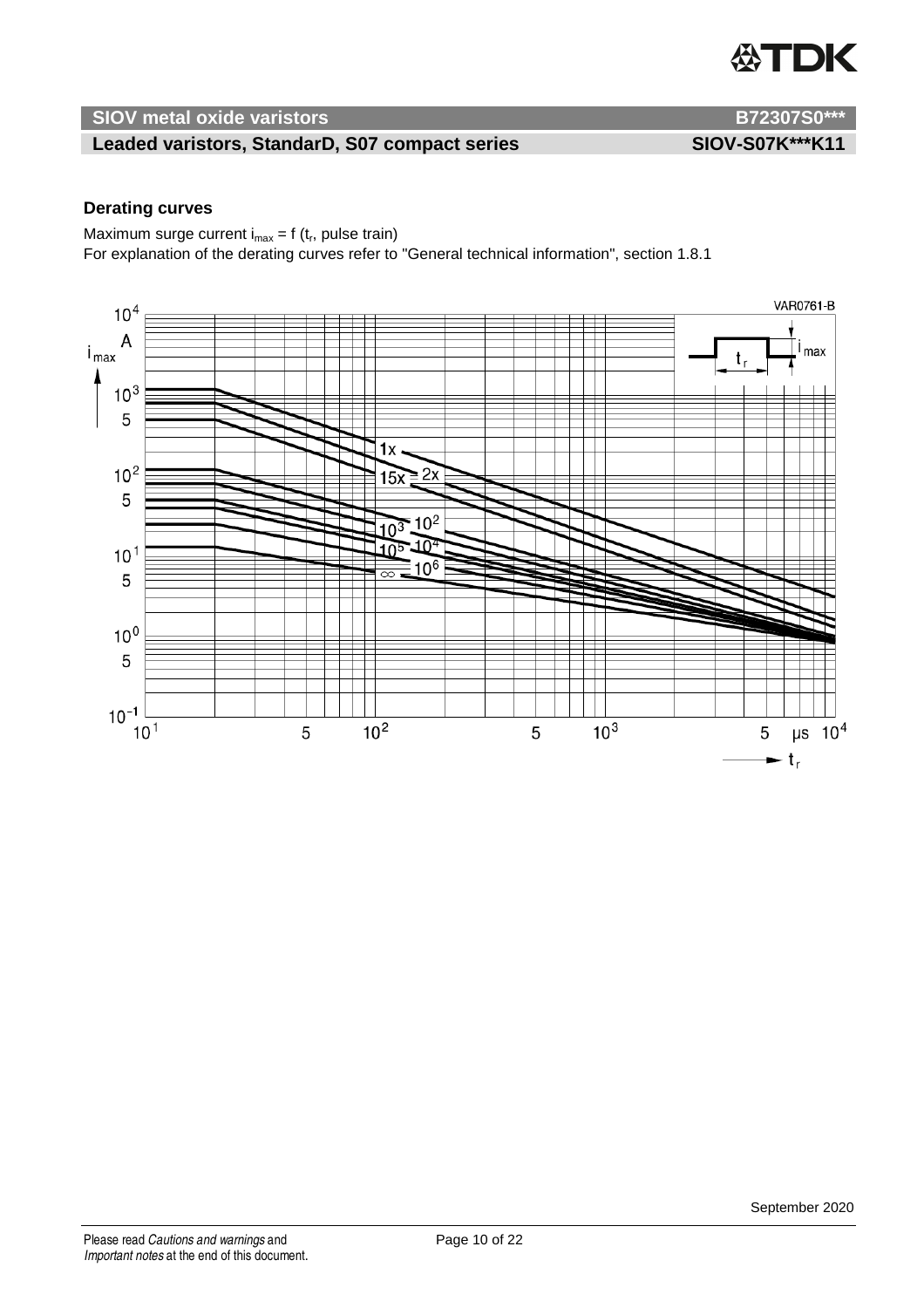

### Leaded varistors, StandarD, S07 compact series SIOV-S07K\*\*\*K11

### **Taping, packaging and lead configuration**

### **1 TDK Electronics ordering code system for leaded varistors**

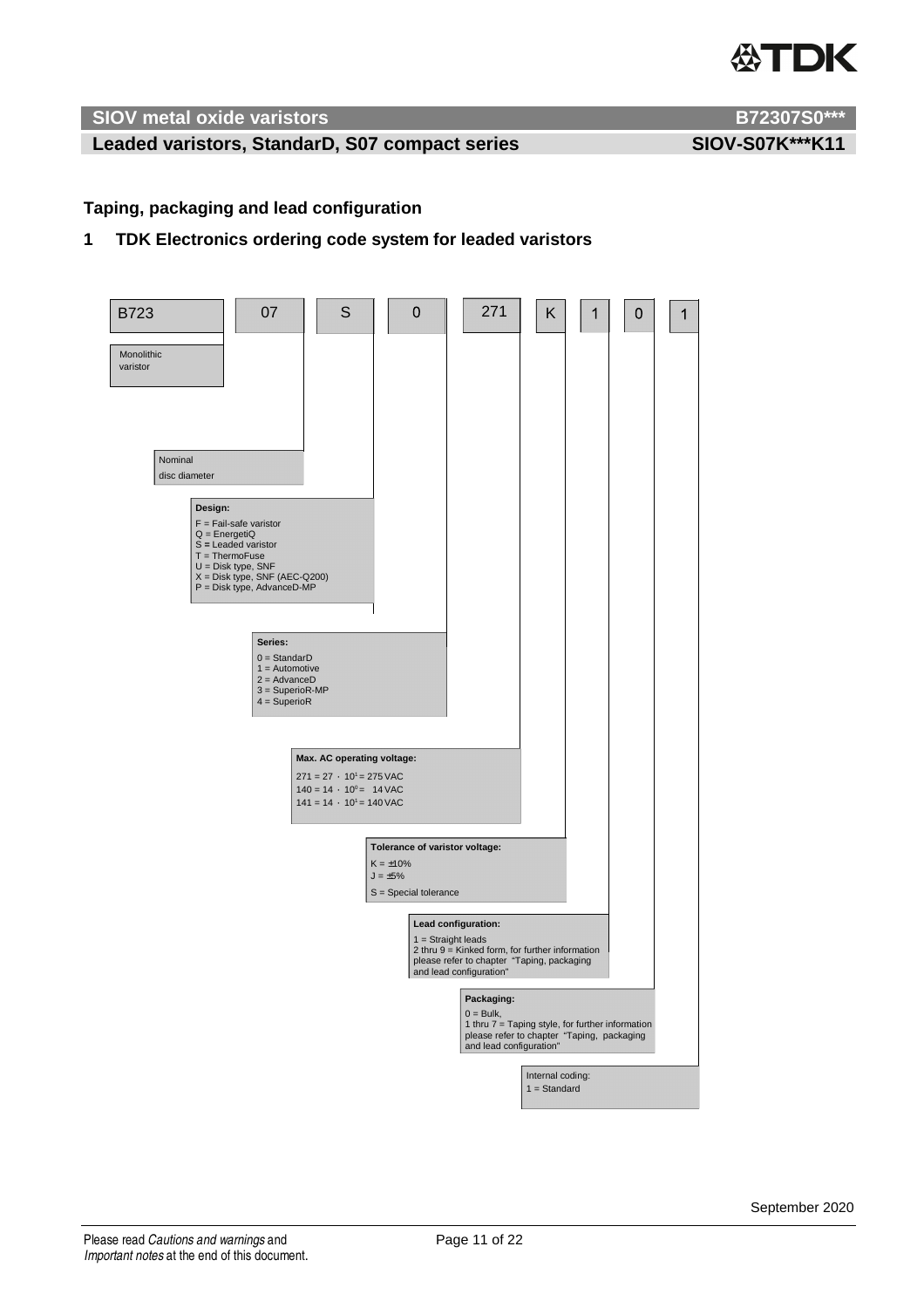

### Leaded varistors, StandarD, S07 compact series SIOV-S07K\*\*\*K11

### **2 Taping and packaging of leaded varistors**

Tape packaging for lead spacing  $\boxed{e}$  = 5 fully conforms to IEC 60286-2, while for lead spacings  $\boxed{e}$  = 7.5 and 10 the taping mode is based on this standard.

### **2.1 Taping in accordance with IEC 60286-2 for lead spacing 5.0 mm**



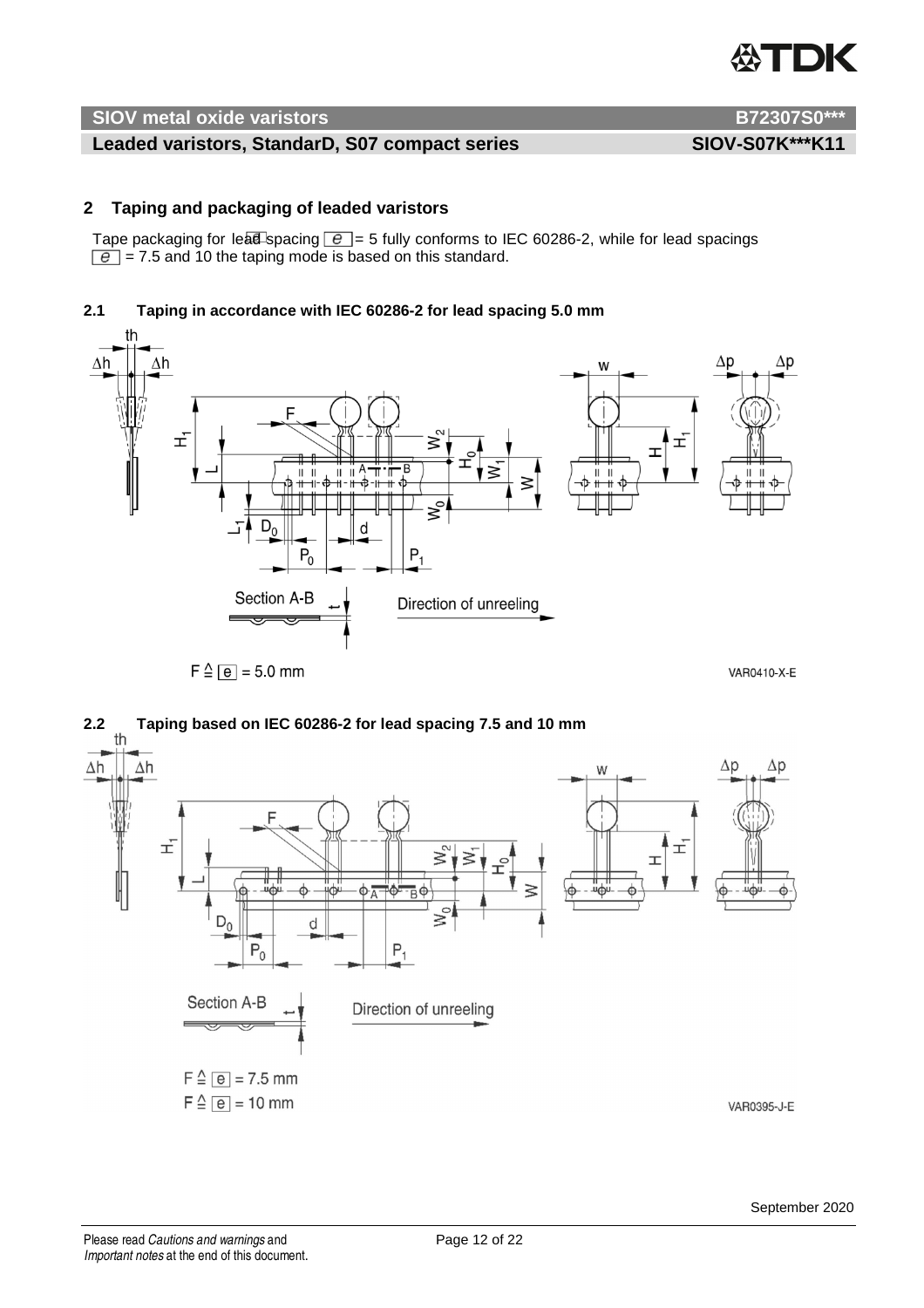# **公TDK**

## **SIOV** metal oxide varistors **B72307S0\*\*\***

## Leaded varistors, StandarD, S07 compact series SIOV-S07K\*\*\*K11

| Symbol                               | $\boxed{e}$ = 5.0 | Tolerance             | $\boxed{e}$ = 7.5 | Tolerance             | $\boxed{e}$ = 10.0 | Tolerance             | Remarks                                              |
|--------------------------------------|-------------------|-----------------------|-------------------|-----------------------|--------------------|-----------------------|------------------------------------------------------|
| W<br>th<br>d                         |                   | max.<br>max.<br>±0.05 |                   | max.<br>max.<br>±0.05 |                    | max.<br>max.<br>±0.05 | see tables in<br>each series<br>under<br>"Dimensions |
|                                      | 0.6               |                       | 0.8               |                       | 1.0                |                       |                                                      |
| $\overline{P_0}$                     | 12.7              | ±0.3                  | $12.7^{1}$        | ±0.3                  | 12.7               | ±0.3                  | $±1$ mm/20<br>sprocket holes                         |
| $P_1$                                | 3.85              | ±0.7                  | 8.95              | ±0.8                  | 7.7                | ±0.8                  |                                                      |
| $\overline{F}$                       | 5.0               | ±10                   | 7.5               | ±0.8                  | 10.0               | $\pm 0.8$             |                                                      |
| $\Delta h$                           | 0                 | ±2.0                  | depends on s      |                       | depends on s       |                       | measured at                                          |
| $\Delta p$                           | $\mathbf 0$       | ±1.3                  | 0                 | ±2.0                  | $\Omega$           | ±2.0                  | top of compo-<br>nent body                           |
| $\overline{W}$                       | 18.0              | $\pm 0.5$             | 18.0              | ±0.5                  | 18.0               | $\pm 0.5$             |                                                      |
| $\mathsf{W}_{\scriptscriptstyle{0}}$ | 5.5               | min.                  | 11.0              | min.                  | 11.0               | min.                  | Peel-off                                             |
|                                      |                   |                       |                   |                       |                    |                       | force $>$ 5 N                                        |
| $W_1$                                | 9.0               | ±0.5                  | 9.0               | $+0.75/-0.5$          | 9.0                | $+0.75/-0.5$          |                                                      |
| W <sub>2</sub>                       | 3.0               | max.                  | 3.0               | max.                  | 3.0                | max.                  |                                                      |
| $\overline{H}$<br>$H_0$              | 18.0<br>16.0      | $+2.0/-0$<br>±0.5     | 18.0<br>16.0      | $+2.0/-0$<br>±0.5     | 18.0<br>16.0       | $+2.0/-0$<br>±0.5     | 2)<br>3)                                             |
|                                      | (18.0)            |                       | (18.0)            |                       |                    |                       |                                                      |
| $H_1$                                | 32.2              | max.                  | 45.0              | max.                  | 45.0               | max.                  |                                                      |
| $\overline{D_0}$                     | 4.0               | ±0.2                  | 4.0               | ±0.2                  | 4.0                | ±0.2                  |                                                      |
| t                                    | 0.9               | max.                  | 0.9               | max.                  | 0.9                | max.                  | without lead                                         |
| L                                    | 11.0              | max.                  | 11.0              | max.                  | 11.0               | max.                  |                                                      |
| $L_1$                                | 0.5               | max.                  |                   |                       |                    |                       |                                                      |

### **2.3 Tape dimensions (in mm)**

1) Taping with  $P_0 = 15.0$  mm upon request

2) Applies only to uncrimped types<br>3) Applies only to crimped types (H $_{\mathrm{o}}$ = 18 upon request)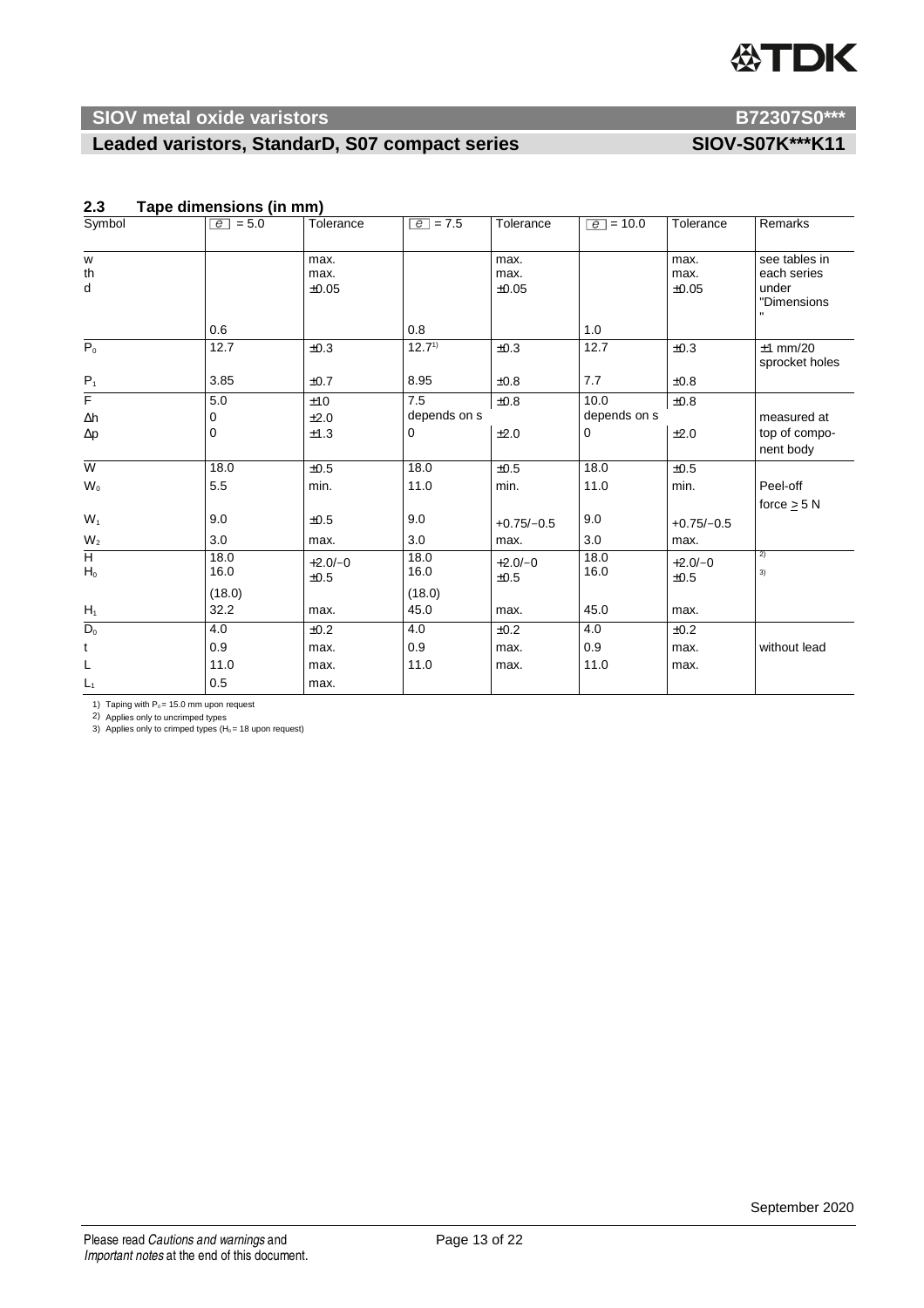# TDK

### **SIOV metal oxide varistors** B72307S0\*\*\*

### Leaded varistors, StandarD, S07 compact series SIOV-S07K\*\*\*K11

### **2.4 Taping mode**

Example: B72307S0271K1 $\sqrt{5}$ 1  $\top$ Digit 14

| <b>Digit</b>   | Taping           | Reel type                          | Seating plane height $H_0$ | Seating plane height H Pitch distance |       |
|----------------|------------------|------------------------------------|----------------------------|---------------------------------------|-------|
| 14             | mode             |                                    | for crimped types          | for uncrimped types                   | $P_0$ |
|                |                  |                                    | mm                         | mm                                    | mm    |
| $\mathbf 0$    |                  | <b>Bulk</b>                        |                            |                                       |       |
|                | G                |                                    | 16                         | 18                                    | 12.7  |
| $\overline{2}$ | G2               |                                    | 18                         |                                       | 12.7  |
| 3              | G3               | Ш                                  | 16                         | 18                                    | 12.7  |
| 4              | G4               | Ш                                  | 18                         |                                       | 12.7  |
| 5              | G5               | Ш                                  | 16                         | 18                                    | 12.7  |
| 6              | GA               | Ammo pack                          | 16                         | 18                                    | 12.7  |
|                | G <sub>2</sub> A | Ammo pack                          | 18                         |                                       | 12.7  |
|                |                  | Internal coding for special taping |                            |                                       |       |
|                | G6               | Ш                                  | 18                         |                                       | 12.7  |
|                | G <sub>10</sub>  |                                    | 16                         | 18                                    | 15.0  |
|                | G11              | H                                  | 18                         |                                       | 15.0  |
|                | G10A             | Ammo pack                          | 16                         | 18                                    | 15.0  |
|                | G11A             | Ammo pack                          | 18                         |                                       | 15.0  |

## **2.5 Reel dimension**





### **Dimensions** (in mm)

| Reel type |          |          |            | w       |
|-----------|----------|----------|------------|---------|
|           | 360 max. | $31 + 1$ | approx. 45 | 54 max. |
|           | 360 max. | $31 + 1$ | approx. 55 | 64 max. |
| Ш         | 500 max. | $23 + 1$ | approx. 59 | 72 max. |

If reel type III is not compatible with insertion equipment because of its large diameter, nominal disk diameter 10 mm and 14 mm can be supplied on reel II upon request (taping mode G3).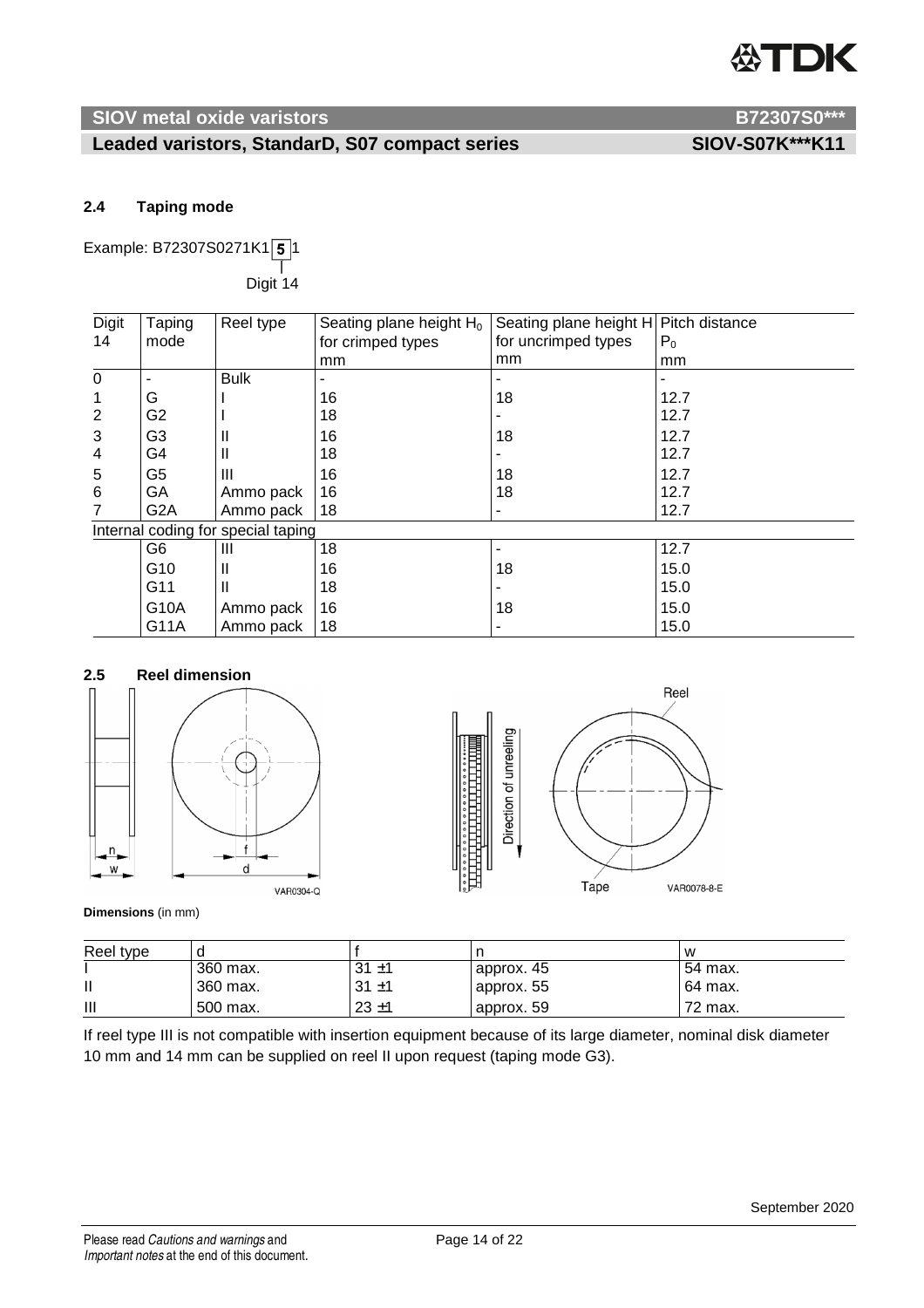# ITDK

### **SIOV metal oxide varistors B72307S0\*\*\***

### Leaded varistors, StandarD, S07 compact series SIOV-S07K\*\*\*K11



### **3 Lead configuration**

Straight leads are standard for disk varistors. Other lead configurations as crimp style or customerspecific lead wire length according to 3.1, 3.2, 3.3 and 3.4 are optional. Crimped leads (non-standard) are differently crimped for technical reasons; the individual crimp styles are denot-ed by consecutive numbers (S, S2 through S5) as shown in the dimensional drawings below.

The crimp styles of the individual types can be seen from the type designation in the ordering tables.

### **3.1 Crimp style mode**

Example: B72307S0271K  $5$  01  $\top$ Digit 13

| Digit 13 of ordering code | Crimp style              | Figure |
|---------------------------|--------------------------|--------|
|                           | Standard, straight leads |        |
| റ                         | S2                       |        |
| ົ                         | S <sub>3</sub>           |        |
| 5                         | S5                       |        |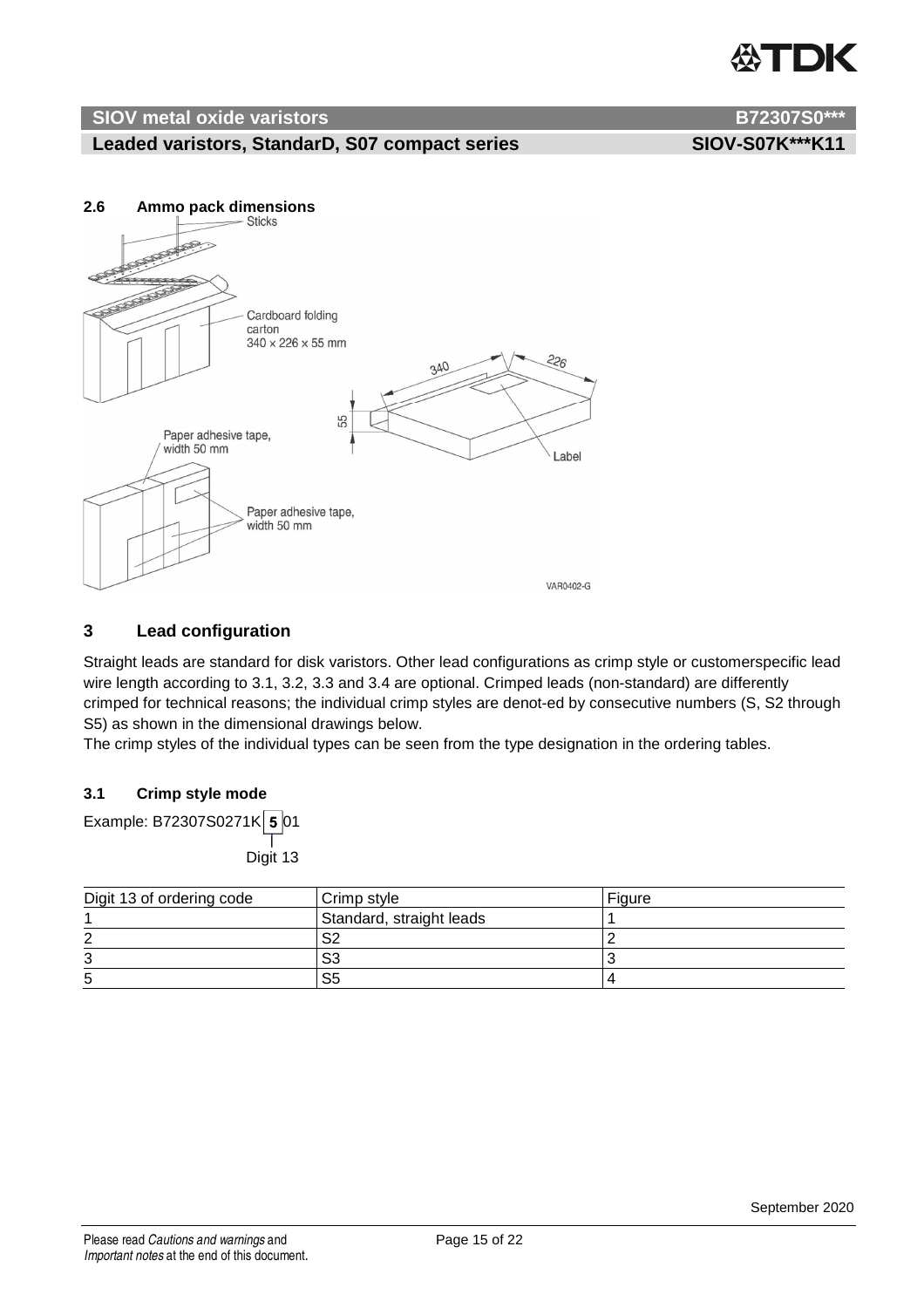# TDK

### **SIOV metal oxide varistors B72307S0\*\*\***

### Leaded varistors, StandarD, S07 compact series SIOV-S07K\*\*\*K11

### **3.2 Standard leads and non-standard crimp styles**

The basic dimensions in figure 1 to 5 are valid for types with either round or square (EnergetiQ series) component head.



1) Seating plane to IEC 717 VAR0586-W-E

**Figure 1** Figure 2 **Figure 2** Figure 3





1) Seating plane to IEC 60717 VAR0726-M-E

**Figure 4**

**straight leads crimp style S2** c**rimp style S3** 



1) Seating plane to IEC 60717 VAR0411-F-E

**Standard, Non-standard, Non-standard,** 



1) Seating plane to IEC 60717 VAR0396-R-E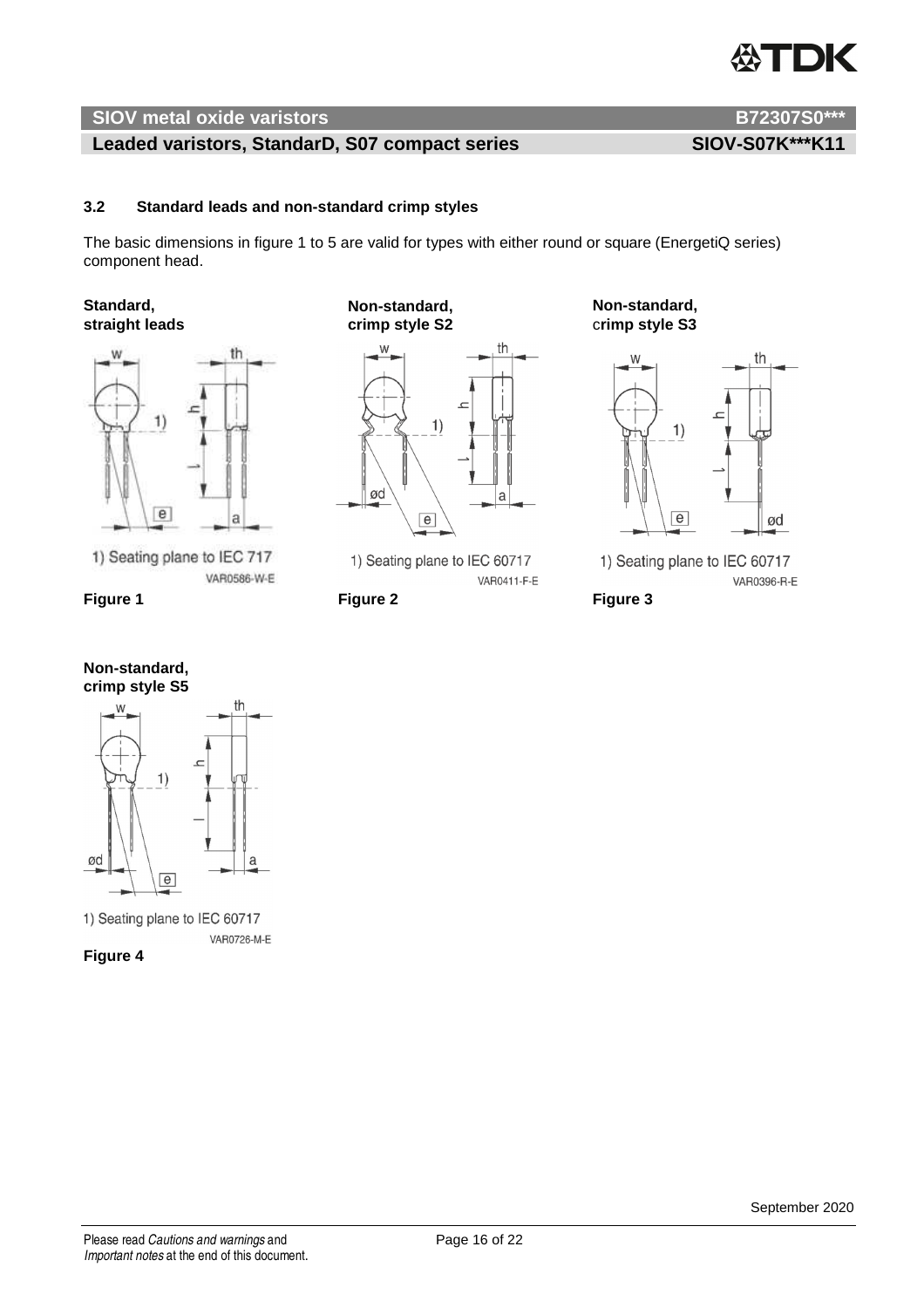# DK

### **SIOV metal oxide varistors B72307S0\*\*\***

### Leaded varistors, StandarD, S07 compact series SIOV-S07K\*\*\*K11

### **3.3 Trimmed leads (non-standard)**

Varistors with cut leads available upon request.

Lead length tolerances:

| Straight leads | $+/-0.8$ mm |
|----------------|-------------|
| Crimped leads  | $+/-0.5$ mm |

Minimum lead length 3.0 mm



1) Seating plane to IEC 60717<br>\*) For round component head<br>\*\*) For EnergetiQ series, square component head VAR0642-U-E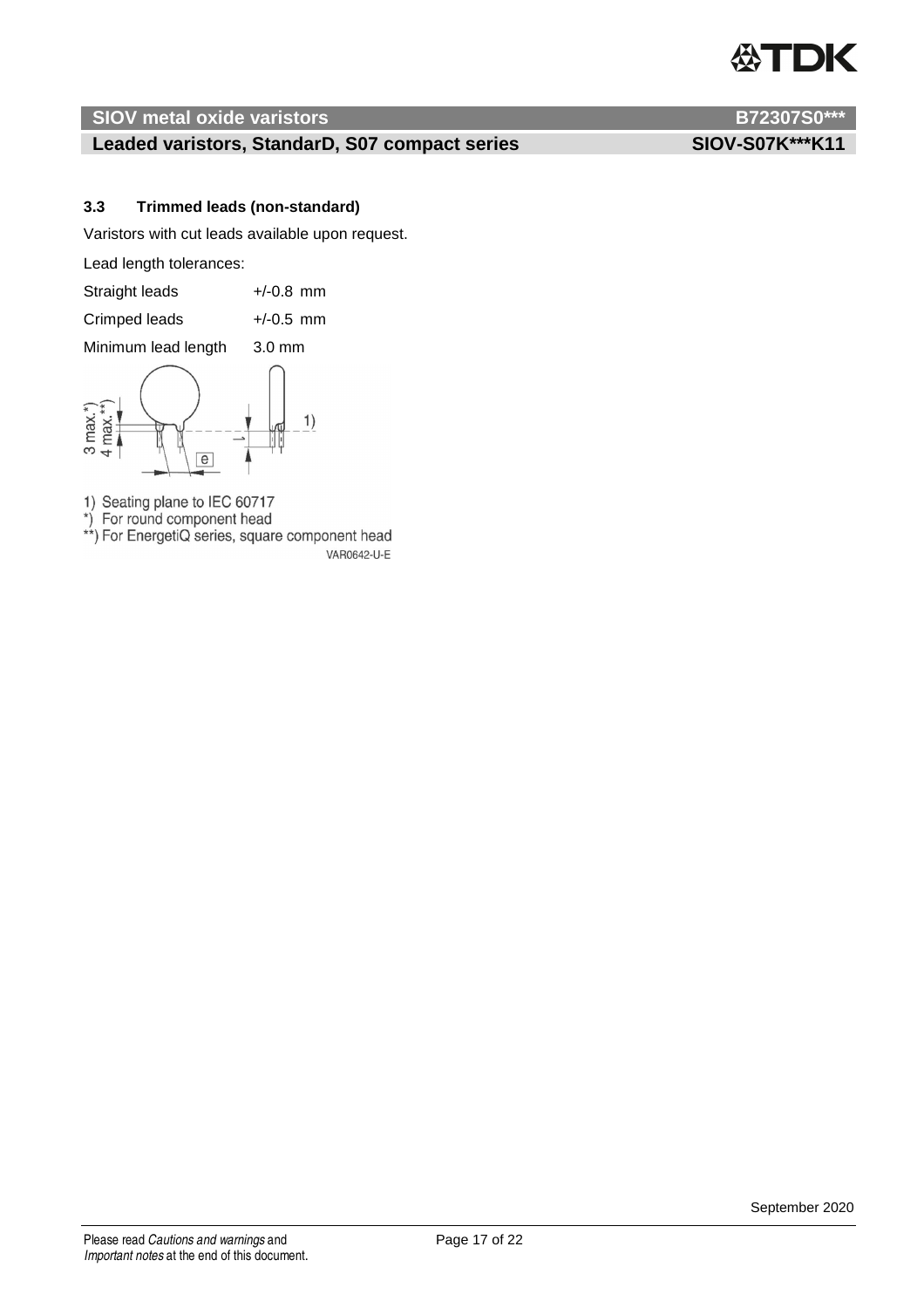

### Leaded varistors, StandarD, S07 compact series SIOV-S07K\*\*\*K11

### **Cautions and warnings**

### **General**

- 1. TDK Electronics metal oxide varistors (SIOVs) are designed for specific applications and should not be used for purposes not identified in our specifications, application notes and data books unless otherwise agreed with TDK Electronics during the design-in-phase.
- 2. Ensure suitability of SIOVs through reliability testing during the design-in phase. The SIOVs should be evaluated taking into consideration worst-case conditions.
- 3. For applications of SIOVs in line-to ground circuits based on various international and local standards there are restrictions existing or additional safety measures required.

### **Storage**

- 1. Store SIOVs only in original packaging. Do not open the package prior to processing.
- 2. Recommended storage conditions in original packaging:

| Storage temperature: | $-25$ °C $\dots$ +45 °C $^{\circ}$ |
|----------------------|------------------------------------|
| Relative humidity:   | <75% annual average,               |
|                      | <95% on maximum 30 days a year.    |
| Dew precipitation:   | Is to be avoided.                  |

- 3. Avoid contamination of an SIOV's during storage, handling and processing.
- 4. Avoid storage of SIOVs in harmful environments that can affect the function during long-term operation (examples given under operation precautions).
- 5. The SIOV type series should be soldered after shipment from TDK Electronics within the time specified.

SIOV-S, -Q, -LS, -B, -SNF 24 months ETFV/ T series, -CU 12 months.

### **Handling**

- 1. SIOVs must not be dropped.
- 2. Components must not be touched with bare hands. Gloves are recommended.
- 3. Avoid contamination of the surface of SIOV electrodes during handling, be careful of the sharp edge of SIOV electrodes.

### **Soldering (where applicable)**

- 1. Use rosin-type flux or non-activated flux.
- 2. Insufficient preheating may cause ceramic cracks.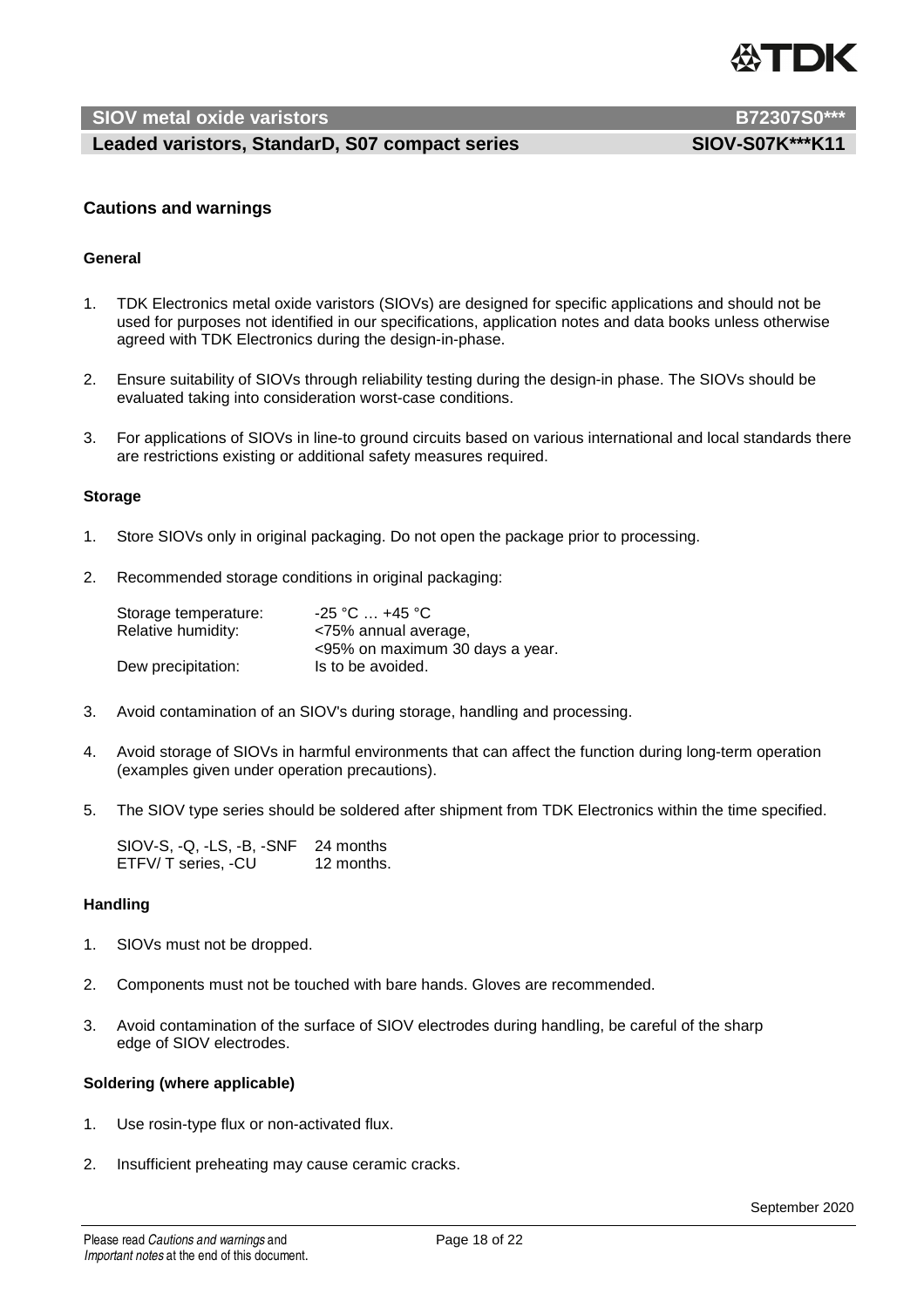

### Leaded varistors, StandarD, S07 compact series SIOV-S07K\*\*\*K11

- 3. Rapid cooling by dipping in solvent is not recommended.
- 4. Complete removal of flux is recommended.
- 5. Temperatures of all preheat stages and the solder bath must be strictly controlled especially for T series (T14 and T20).

### **Mounting**

- 1. Potting, sealing or adhesive compounds can produce chemical reactions in the SIOV ceramic that will degrade the component's electrical characteristics.
- 2. Overloading SIOVs may result in ruptured packages and expulsion of hot materials. For this reason the SIOVs should be physically shielded from adjacent components.

### **Operation**

- 1. Use SIOVs only within the specified temperature operating range
- 2. Use SIOVs only within the specified voltage and current ranges.
- 3. Environmental conditions must not harm the SIOVs. Use SIOVs only in normal atmospheric conditions. Avoid use in the presence of deoxidizing gases (chlorine gas, hydrogen sulfide gas, ammonia gas, sulfuric acid gas, etc), corrosive agents, humid or salty conditions, Avoid contact with any liquids and solvents.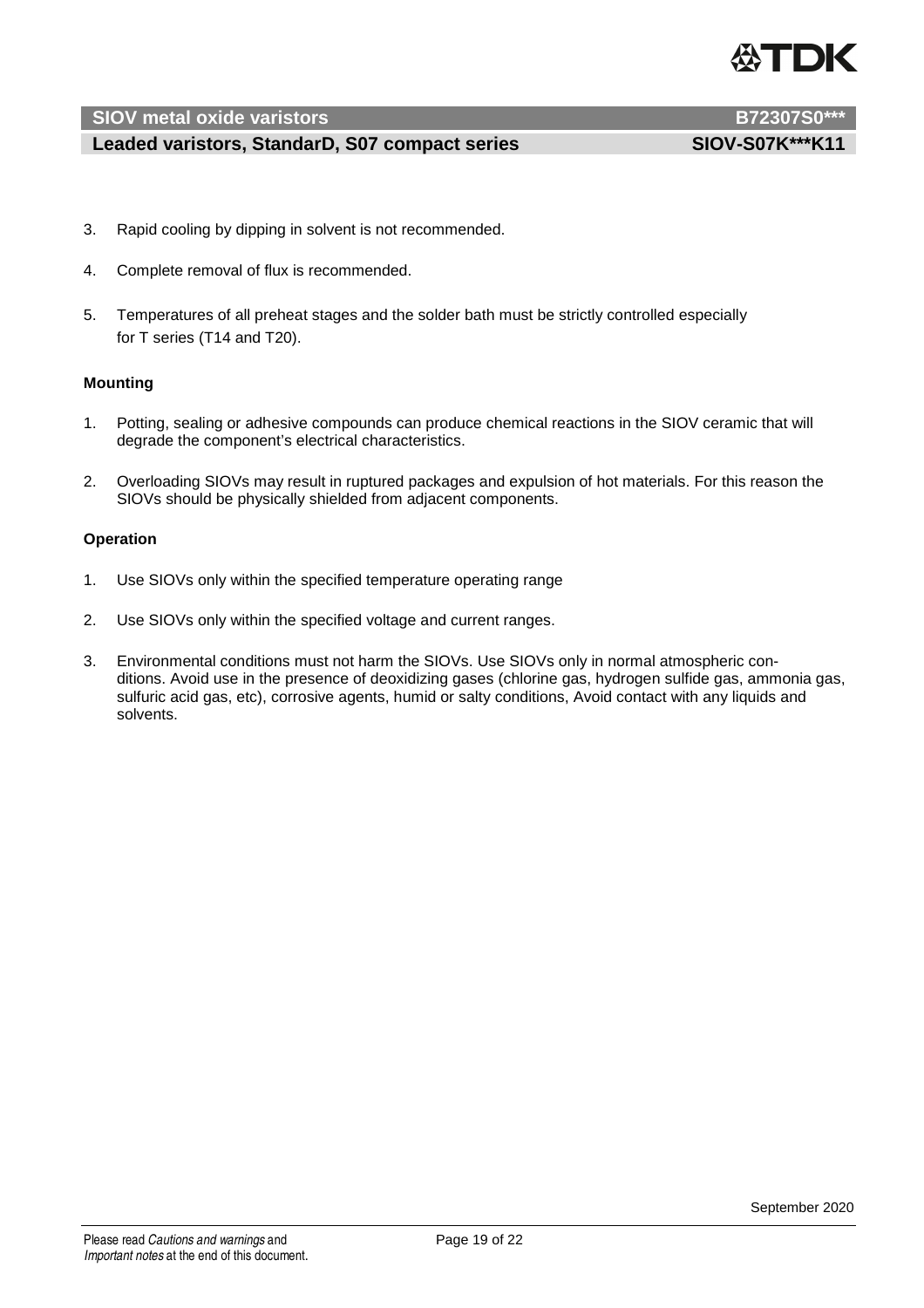

### Leaded varistors, StandarD, S07 compact series SIOV-S07K\*\*\*K11

### **Symbols and terms**

| Symbol                        | Term                                                                     |
|-------------------------------|--------------------------------------------------------------------------|
| C                             | Capacitance                                                              |
| $\mathbf{C}_{\text{typ}}$     | Typical capacitance                                                      |
|                               | Current                                                                  |
| $I_c$                         | Current at which $V_{c, max}$ is measured                                |
| $\mathsf{I}_{\mathsf{leak}}$  | Leakage current                                                          |
| $I_{\text{max}}$              | Maximum surge current (also termed peak current)                         |
| $I_{\text{max}}$              | Maximum discharge current                                                |
| $I_n$                         | Nominal discharge current to UL 1449                                     |
| LCT                           | Lower category temperature                                               |
| $L_{\text{typ}}$              | Typical inductance                                                       |
| $P_{\text{max}}$              | Maximum average power dissipation                                        |
| $R_{ins}$                     | Insulation resistance                                                    |
| $\mathsf{R}_{\min}$           | Minimum resistance                                                       |
| $T_A$                         | Ambient temperature                                                      |
| $t_{\rm r}$                   | Duration of equivalent rectangular wave                                  |
| <b>UCT</b>                    | Upper category temperature                                               |
| $\mathsf{v}$                  | Voltage                                                                  |
| $\rm V_{\rm damp}$            | Clamping voltage                                                         |
| $V_{c, max}$                  | Maximum clamping voltage at specified current i. DC operating voltage    |
| $V_{DC}$                      | Maximum jump start voltage                                               |
| $V_{jump}$                    | Maximum voltage                                                          |
| $\mathbf{V}_{\text{max}}$     | Operating voltage                                                        |
| $V_{op}$                      | AC operating voltage, root-mean-square value                             |
| $V_{RMS}$                     | Root-mean-square value of max. DC operating voltage incl. ripple current |
| $V_{\text{RMS, op, max}}$     | Super imposed surge voltage                                              |
| $\mathsf{V}_{\mathsf{surge}}$ | Varistor voltage                                                         |
| $V_{V}$                       | Tolerance of varistor voltage                                            |
| $\Delta V_V$                  | Maximum load dump                                                        |
| $W_{LD}$                      |                                                                          |
| $W_{\text{max}}$              | Maximum energy absorption                                                |
| $\epsilon$                    | Lead spacing                                                             |
|                               |                                                                          |

All dimensions are given in mm.

The commas used in numerical values denote decimal points.

### **Display of ordering codes for TDK Electronics products**

The ordering code for one and the same product can be represented differently in data sheets, data books, other publications, on the company website, or in order-related documents such as shipping notes, order confirmations and product labels. **The varying representations of the ordering codes are due to different processes employed and do not affect the specifications of the respective products**. Detailed information can be found on the Internet under www.tdk-electronics.tdk.com/orderingcodes.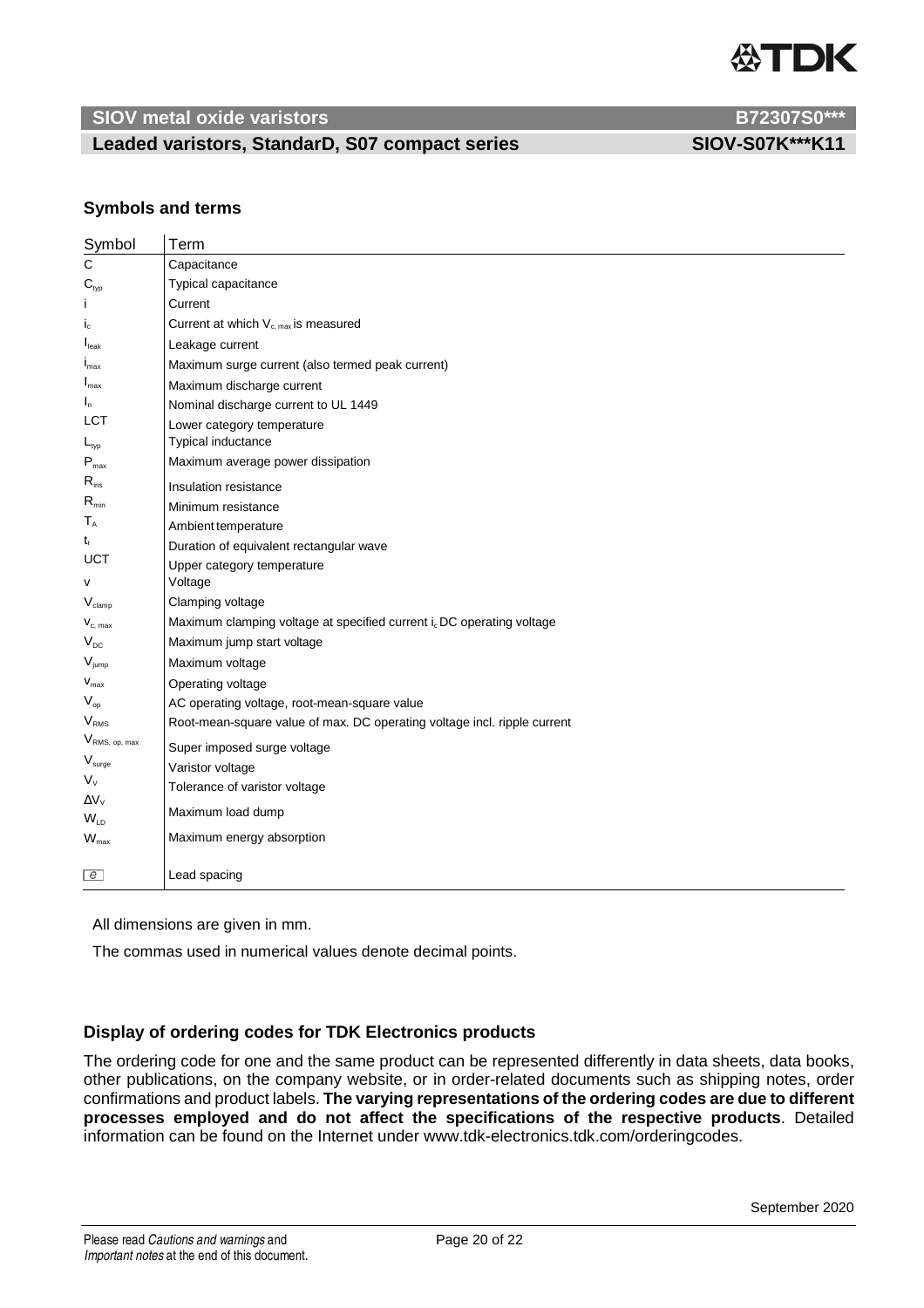The following applies to all products named in this publication:

- 1. Some parts of this publication contain **statements about the suitability of our products for certain areas of application**. These statements are based on our knowledge of typical requirements that are often placed on our products in the areas of application concerned. We nevertheless expressly point out **that such statements cannot be regarded as binding statements about the suitability of our products for a particular customer application.** As a rule we are either unfamiliar with individual customer applications or less familiar with them than the customers themselves. For these reasons, it is always ultimately incumbent on the customer to check and decide whether a product with the properties described in the product specification is suitable for use in a particular customer application.
- 2. We also point out that **in individual cases, a malfunction of electronic components or failure before the end of their usual service life cannot be completely ruled out in the current state of the art, even if they are operated as specified.** In customer applications requiring a very high level of operational safety and especially in customer applications in which the malfunction or failure of an electronic component could endanger human life or health (e.g. in accident prevention or lifesaving systems), it must therefore be ensured by means of suitable design of the customer application or other action taken by the customer (e.g. installation of protective circuitry or redundancy) that no injury or damage is sustained by third parties in the event of malfunction or failure of an electronic component.
- 3. **The warnings, cautions and product-specific notes must be observed.**
- 4. In order to satisfy certain technical requirements, **some of the products described in this publication may contain substances subject to restrictions in certain jurisdictions (e.g. because they are classed as hazardous)**. Useful information on this will be found in our Material Data Sheets on the Internet (www.tdk-electronics.tdk.com/material). Should you have any more detailed questions, please contact our sales offices.
- 5. We constantly strive to improve our products. Consequently, **the products described in this publication may change from time to time**. The same is true of the corresponding product specifications. Please check therefore to what extent product descriptions and specifications contained in this publication are still applicable before or when you place an order.

We also **reserve the right to discontinue production and delivery of products**. Consequently, we cannot guarantee that all products named in this publication will always be available. The aforementioned does not apply in the case of individual agreements deviating from the foregoing for customer-specific products.

- 6. Unless otherwise agreed in individual contracts, **all orders are subject to our General Terms and Conditions of Supply.**
- 7. **Our manufacturing sites serving the automotive business apply the IATF 16949 standard.** The IATF certifications confirm our compliance with requirements regarding the quality management system in the automotive industry. Referring to customer requirements and customer specific requirements ("CSR") TDK always has and will continue to have the policy of respecting individual agreements. Even if IATF 16949 may appear to support the acceptance of unilateral requirements, we hereby like to emphasize that **only requirements mutually agreed upon can and will be implemented in our Quality Management System.** For clarification purposes we like to point out that obligations from IATF 16949 shall only become legally binding if individually agreed upon.